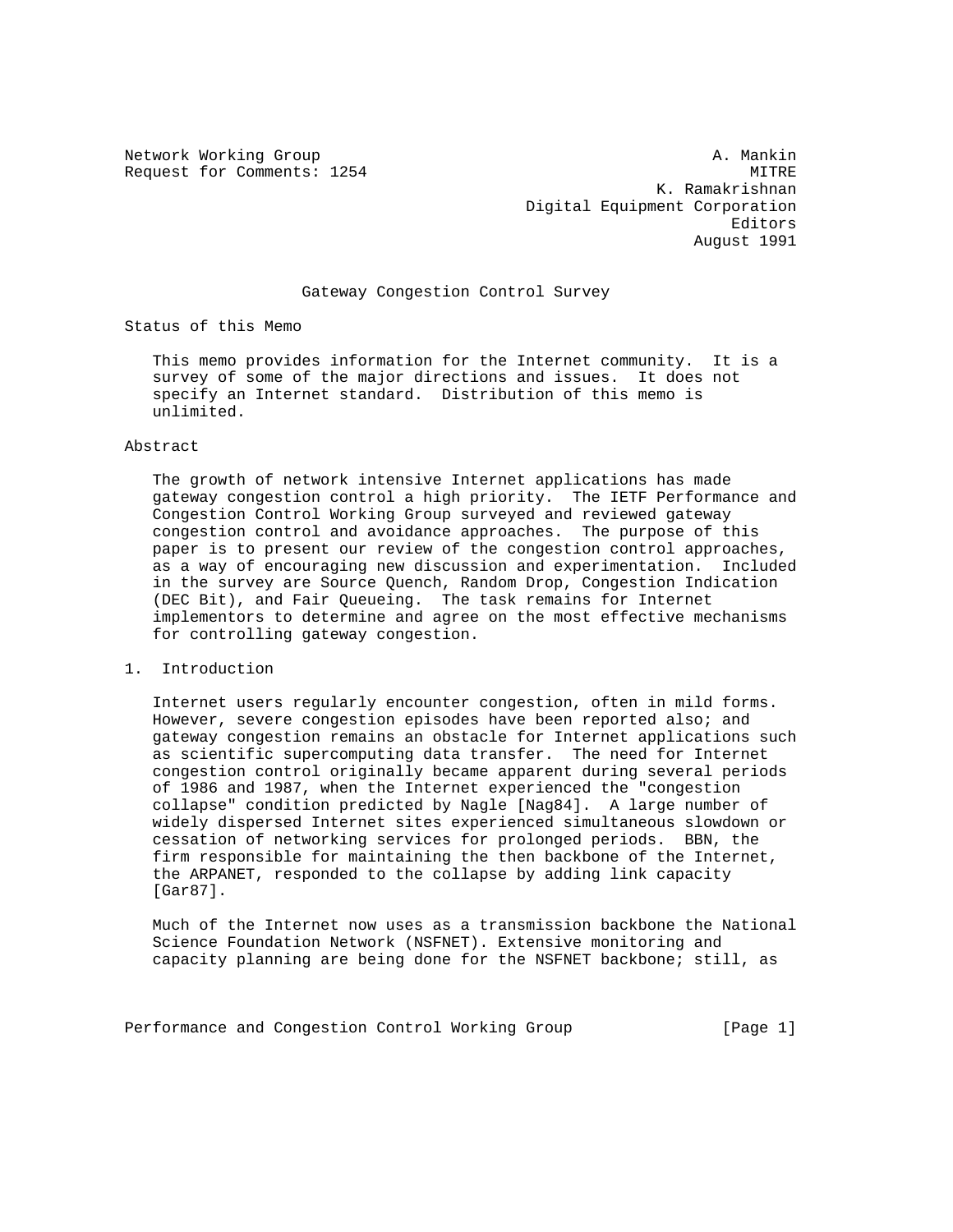the demand for this capacity grows, and as resource-intensive applications such as wide-area file system management [Sp89] increasingly use the backbone, effective congestion control policies will be a critical requirement.

 Only a few mechanisms currently exist in Internet hosts and gateways to avoid or control congestion. The mechanisms for handling congestion set forth in the specifications for the DoD Internet protocols are limited to:

 Window flow control in TCP [Pos81b], intended primarily for controlling the demand on the receiver's capacity, both in terms of processing and buffers.

 Source quench in ICMP, the message sent by IP to request that a sender throttle back [Pos81a].

 One approach to enhancing Internet congestion control has been to overlay the simple existing mechanisms in TCP and ICMP with more powerful ones. Since 1987, the TCP congestion control policy, Slow start, a collection of several algorithms developed by Van Jacobson and Mike Karels [Jac88], has been widely adopted. Successful Internet experiences with Slow-start led to the Host Requirements RFC [HREQ89] classifying the algorithms as mandatory for TCP. Slow-start modifies the user's demand when congestion reaches such a point that packets are dropped at the gateway. By the time such overflows occur, the gateway is congested. Jacobson writes that the Slow-start policy is intended to function best with a complementary gateway policy [Jac88].

# 1.1 Definitions

 The characteristics of the Internet that we are interested in include that it is, in general, an arbitrary mesh-connected network. The internetwork protocol is connectionless. The number of users that place demands on the network is not limited by any explicit mechanism; no reservation of resources occurs and transport layer set-ups are not disallowed due to lack of resources. A path from a source to destination host may have multiple hops, through several gateways and links. Paths through the Internet may be heterogeneous (though homogeneous paths also exist and experience congestion). That is, links may be of different speeds. Also, the gateways and hosts may be of different speeds or may be providing only a part of their processing power to communication-related activity. The buffers for storing information flowing through Internet gateways are finite. The nature of the internet protocol is to drop packets when these buffers overflow.

Performance and Congestion Control Working Group [Page 2]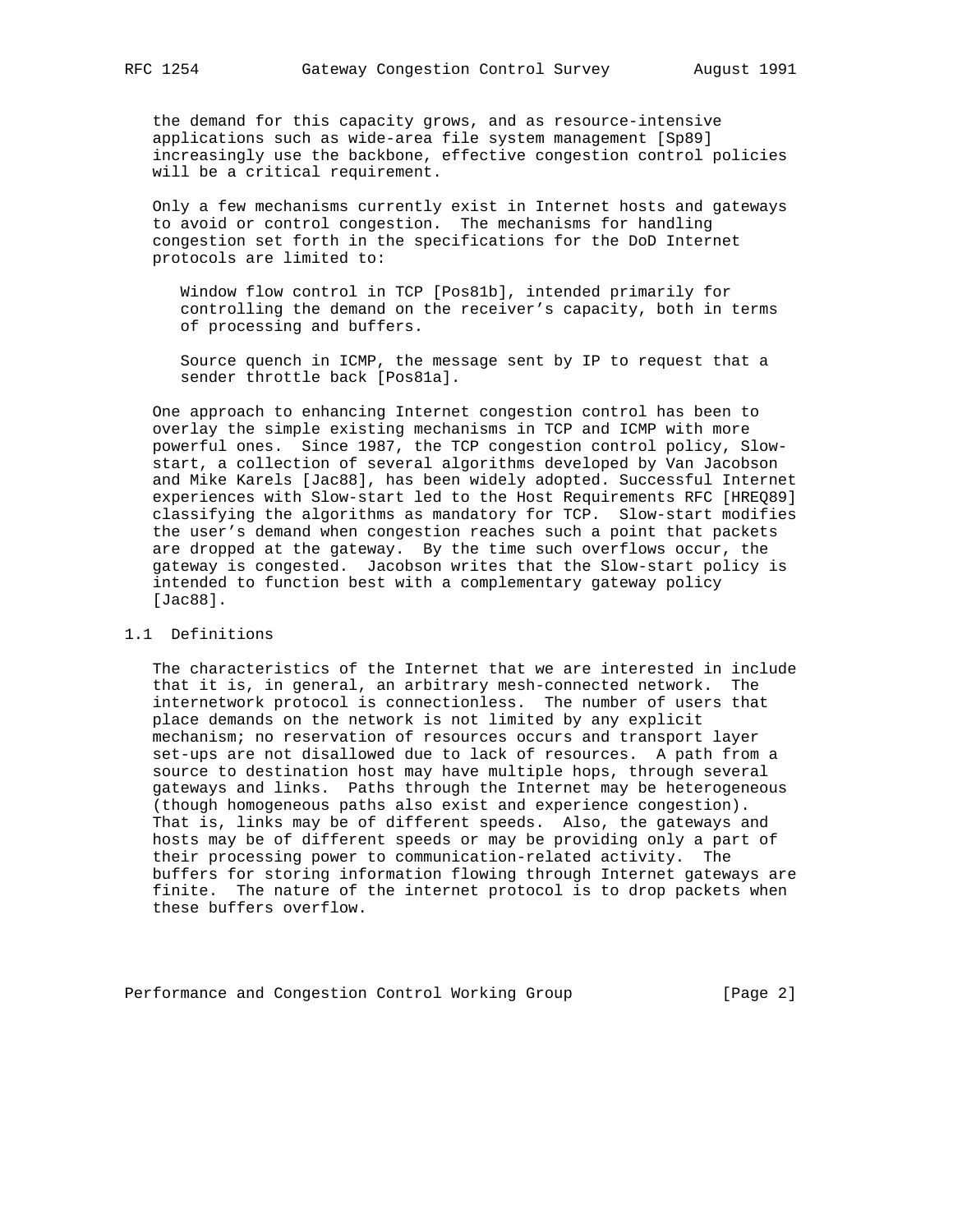Gateway congestion arises when the demand for one or more of the resources of the gateway exceeds the capacity of that resource. The resources include transmission links, processing, and space used for buffering. Operationally, uncongested gateways operate with little queueing on average, where the queue is the waiting line for a particular resource of the gateway. One commonly used quantitative definition [Kle79] for when a resource is congested is when the operating point is greater than the point at which resource power is maximum, where resource power is defined as the ratio of throughput to delay (See Section 2.2). At this operating point, the average queue size is close to one, including the packet in service. Note that this is a long-term average queue size. Several definitions exist for the timescale of averaging for congestion detection and control, such as dominant round-trip time and queue regeneration cycle (see Section 2.1).

 Mechanisms for handling congestion may be divided into two categories, congestion recovery and congestion avoidance. Congestion recovery tries to restore an operating state, when demand has already exceeded capacity. Congestion avoidance is preventive in nature. It tries to keep the demand on the network at or near the point of maximum power, so that congestion never occurs. Without congestion recovery, the network may cease to operate entirely (zero throughput), whereas the Internet has been operating without congestion avoidance for a long time. Overall performance may improve with an effective congestion avoidance mechanism. Even if effective congestion avoidance was in place, congestion recovery schemes would still be required, to retain throughput in the face of sudden changes (increase of demand, loss of resources) that can lead to congestion.

 In this paper, the term "user" refers to each individual transport (TCP or another transport protocol) entity. For example, a TCP connection is a "user" in this terminology. The terms "flow" and "stream" are used by some authors in the same sense. Some of the congestion control policies discussed in this paper, such as Selective Feedback Congestion Indication and Fair Queueing aggregate multiple TCP connections from a single host (or between a source host-destination host pair) as a virtual user.

 The term "cooperating transport entities" will be defined as a set of TCP connections (for example) which follow an effective method of adjusting their demand on the Internet in response to congestion. The most restrictive interpretation of this term is that the transport entities follow identical algorithms for congestion control and avoidance. However, there may be some variation in these algorithms. The extent to which heterogeneous end-system congestion control and avoidance may be accommodated by gateway policies should

Performance and Congestion Control Working Group [Page 3]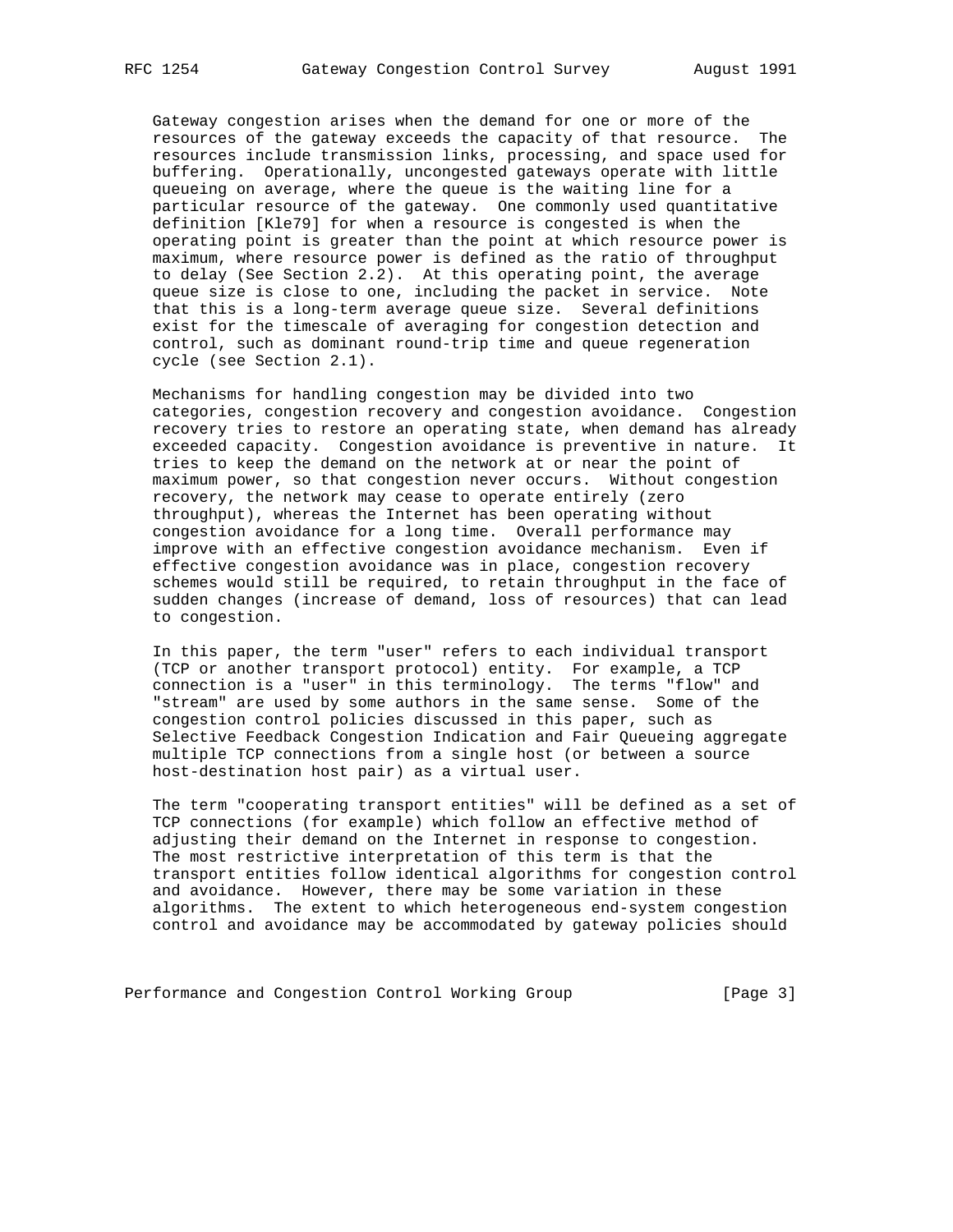be a subject of future research. The role played in Internet performance of non-cooperating transport entities is discussed in Section 5.

1.2 Goals and Scope of This Paper

 The task remains for Internet implementors to determine effective mechanisms for controlling gateway congestion. There has been minimal common practice on which to base recommendations for Internet gateway congestion control. In this survey, we describe the characteristics of one experimental gateway congestion management policy, Random Drop, and several that are better-known: Source Quench, Congestion Indication, Selective Feedback Congestion Indication, and Fair Queueing, both Bit-Round and Stochastic. A motivation for documenting Random Drop is that it has as primary goals low overhead and suitability for scaling up for Internets with higher speed links. Both of these are important goals for future gateway implementations that will have fast links, fast processors, and will have to serve large numbers of interconnected hosts.

 The structure of this paper is as follows. First, we discuss performance goals, including timescale and fairness considerations. Second, we discuss the gateway congestion control policies. Random Drop is sketched out, with a recommendation for using it for congestion recovery and a separate section on its use as congestion avoidance. Third, since gateway congestion control in itself does not change the end-systems' demand, we briefly present the effective responses to these policies by two end-system congestion control schemes, Slow-start and End-System Congestion Indication. Among our conclusions, we address the issues of transport entities that do not cooperate with gateway congestion control. As an appendix, because of the potential interactions with gateway congestion policies, we report on a scheme to help in controlling the performance of Internet gateways to connection-oriented subnets (in particular, X.25).

 Resources in the current Internet are not charged to users of them. Congestion avoidance techniques cannot be expected to help when users increase beyond the capacity of the underlying facilities. There are two possible solutions for this, increase the facilities and available bandwidth, or forcibly reduce the demand. When congestion is persistent despite implemented congestion control mechanisms, administrative responses are needed. These are naturally not within the scope of this paper. Also outside the scope of this paper are routing techniques that may be used to relocate demand away from congested individual resources (e.g., path-splitting and load balancing).

Performance and Congestion Control Working Group [Page 4]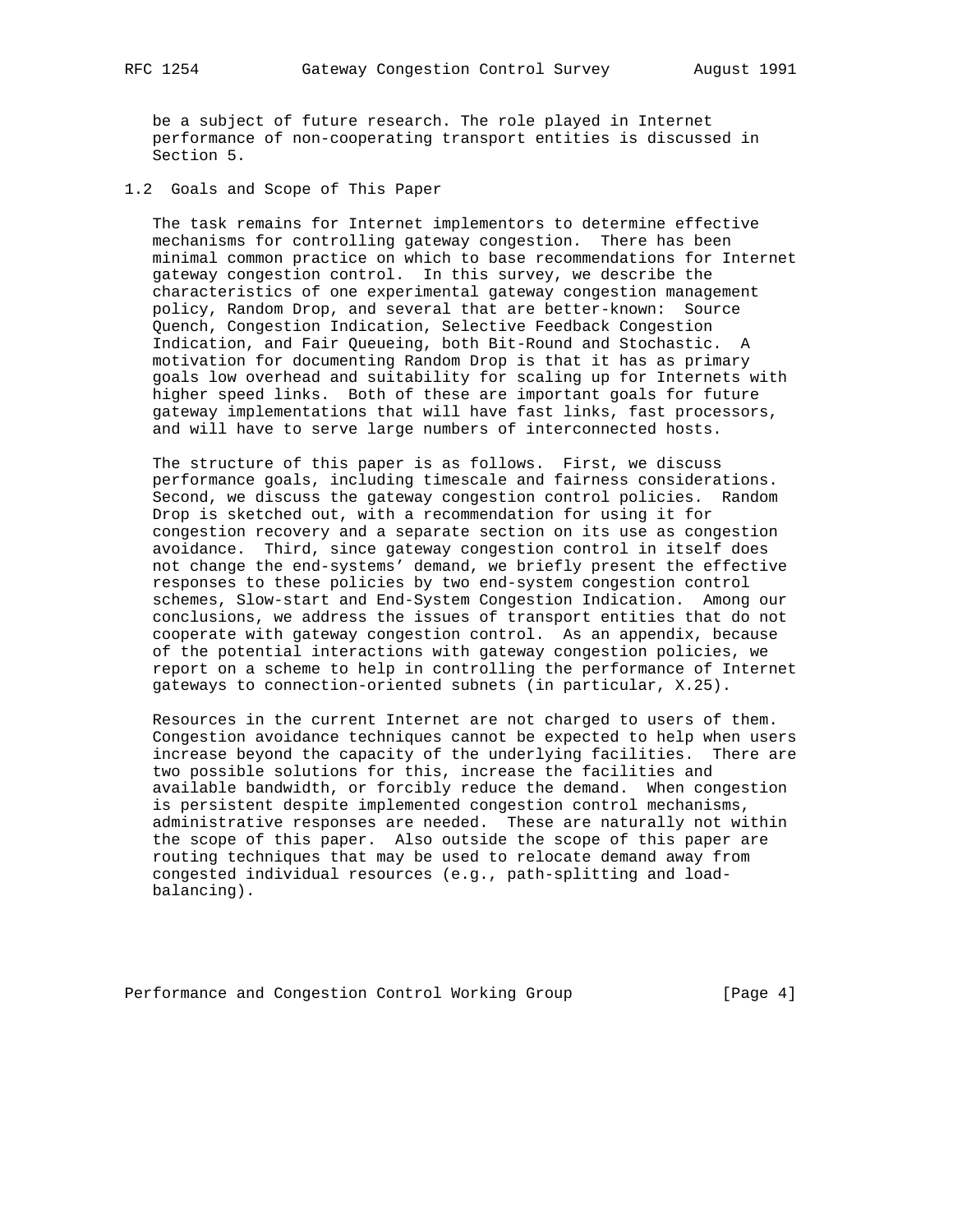# 2. Performance Goals

 To be able to discuss design and use of various mechanisms for improving Internetwork performance, we need to have clear performance goals for the operation of gateways and sets of end-systems. Internet experience shows that congestion control should be based on adaptive principles; this requires efficient computation of metrics by algorithms for congestion control. The first issue is that of the interval over which these metrics are estimated and/or measured.

## 2.1 Interval for Measurement/Estimation of Performance Metrics

 Network performance metrics may be distorted if they are computed over intervals that are too short or too long relative to the dynamic characteristics of the network. For instance, within a small interval, two FTP users with equal paths may appear to have sharply different demands, as an effect of brief, transient fluctuations in their respective processing. An overly long averaging interval results in distortions because of the changing number of users sharing the resource measured during the time. It is similarly important for congestion control mechanisms exerted at end systems to find an appropriate interval for control.

 The first approach to the monitoring, or averaging, interval for congestion control is one based on round-trip times. The rationale for it is as follows: control mechanisms must adapt to changes in Internet congestion as quickly as possible. Even on an uncongested path, changed conditions will not be detected by the sender faster than a round-trip time. The effect of a sending end-system's control will also not be seen in less than a round-trip time in the entire path as well as at the end systems. For the control mechanism to be adaptive, new information on the path is needed before making a modification to the control exerted. The statistics and metrics used in congestion control must be able to provide information to the control mechanism so that it can make an informed decision. Transient information which may be obsolete before a change is made by the end-system should be avoided. This implies the monitoring/estimating interval is one lasting one or more round trips. The requirements described here give bounds on:

 How short an interval: not small enough that obsolete information is used for control;

 How long: not more than the period at which the end-system makes changes.

 But, from the point of view of the gateway congestion control policy, what is a round-trip time? If all the users of a given gateway have

Performance and Congestion Control Working Group [Page 5]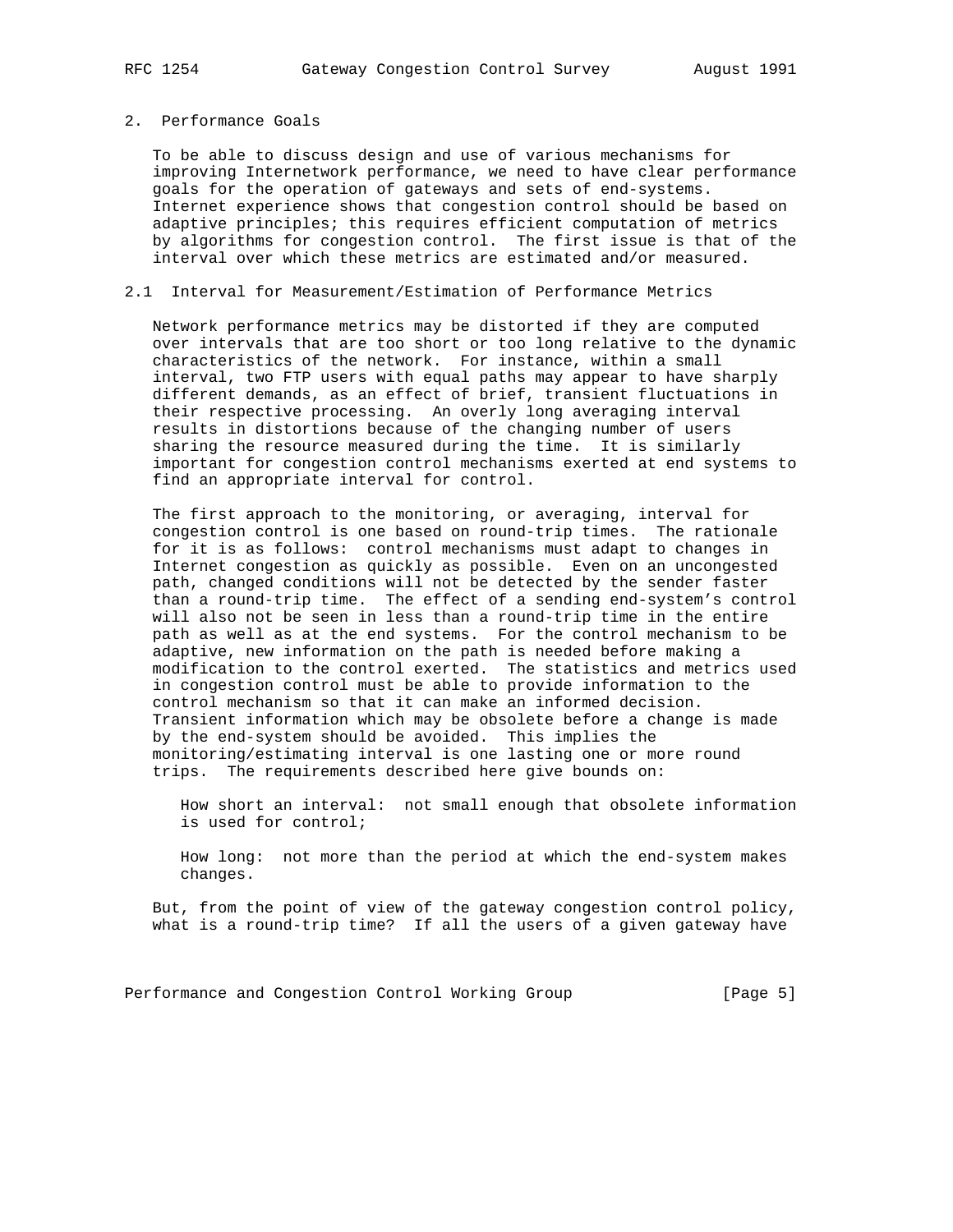the same path through the Internet, they also have the same round trip time through the gateway. But this is rarely the case.

 A meaningful interval must be found for users with both short and long paths. Two approaches have been suggested for estimating this dynamically, queue regeneration cycle and frequency analysis.

 Use of the queue regeneration cycle has been described as part of the Congestion Indication policy. The time period used for averaging here begins when a resource goes from the idle to busy state. The basic interval for averaging is a "regeneration cycle" which is in the form of busy and idle intervals. Because an average based on a single previous regeneration may become old information, the recommendation in [JRC87] is to average over the sum of two intervals, that is, the previous (busy and idle) period, and the time since the beginning of the current busy period.

 If the gateway users are window-based transport entities, it is possible to see how the regeneration interval responds to their round-trip times. If a user with a long round-trip time has the dominant traffic, the queue length may be zero only when that user is awaiting acknowledgements. Then the users with short paths will receive gateway congestion information that is averaged over several of their round-trip times. If the short path traffic dominates the activity in the gateway, i.e., the connections with shorter round trip times are the dominant users of the gateway resources, then the regeneration interval is shorter and the information communicated to them can be more timely. In this case, users with longer paths receive, in one of their round-trip times, multiple samples of the dominant traffic; the end system averaging is based on individual user's intervals, so that these multiple samples are integrated appropriately for these connections with longer paths.

 The use of frequency analysis has been described by [Jac89]. In this approach, the gateway congestion control is done at intervals based on spectral analysis of the traffic arrivals. It is possible for users to have round-trip times close to each other, but be out of phase from each other. A spectral analysis algorithm detects this. Otherwise, if multiple round-trip times are significant, multiple intervals will be identified. Either one of these will be predominant, or several will be comparable. An as yet difficult problem for the design of algorithms accomplishing this technique is the likelihood of "locking" to the frequency of periodic traffic of low intensity, such as routing updates.

Performance and Congestion Control Working Group [Page 6]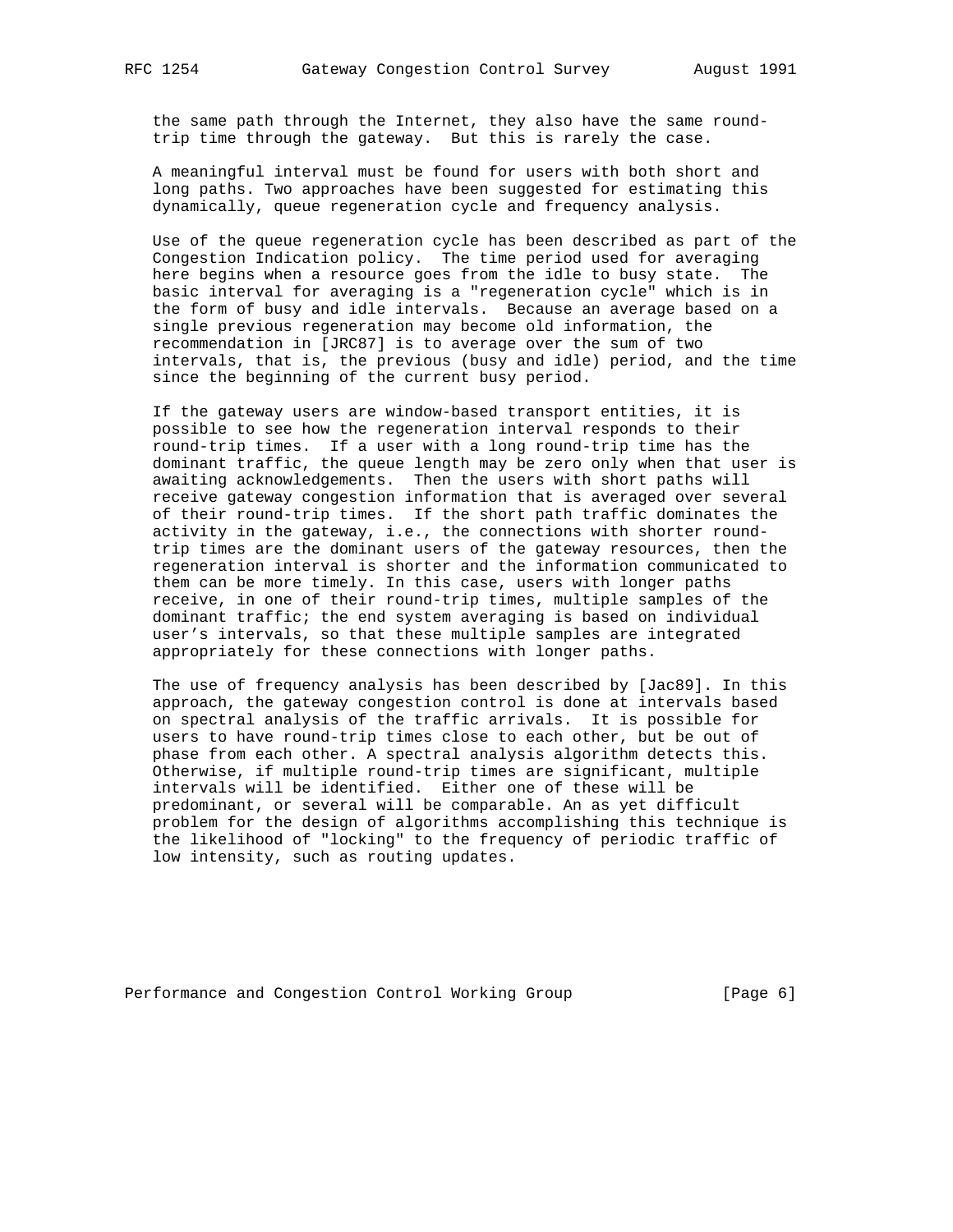# 2.2 Power and its Relationship to the Operating Point

 Performance goals for a congestion control/avoidance strategy embody a conflict in that they call for as high a throughput as possible, with as little delay as possible. A measure that is often used to reflect the tradeoff between these goals is power, the ratio of throughput to delay. We would like to maximize the value of power for a given resource. In the standard expression for power,

Power = (Throughput^alpha)/Delay

 the exponent alpha is chosen for throughput, based on the relative emphasis placed on throughput versus delay: if throughput is more important, then a value of A alpha greater than one is chosen. If throughput and delay are equally important (e.g., both bulk transfer traffic and interactive traffic are equally important), then alpha equal to one is chosen. The operating point where power is maximized is the "knee" in the throughput and delay curves. It is desirable that the operating point of the resource be driven towards the knee, where power is maximized. A useful property of power is that it is decreasing whether the resource is under- or over-utilized relative to the knee.

 In an internetwork comprising nodes and links of diverse speeds and utilization, bottlenecks or concentrations of demand may form. Any particular user can see a single bottleneck, which is the slowest or busiest link or gateway in the path (or possibly identical "balanced" bottlenecks). The throughput that the path can sustain is limited by the bottleneck. The delay for packets through a particular path is determined by the service times and queueing at each individual hop. The queueing delay is dominated by the queueing at the bottleneck resource(s). The contribution to the delay over other hops is primarily the service time, although the propagation delay over certain hops, such as a satellite link, can be significant. We would like to operate all shared resources at their knee and maximize the power of every user's bottleneck.

 The above goal underscores the significance of gateway congestion control. If techniques can be found to operate gateways at their resource knee, it can improve Internet performance broadly.

### 2.3 Fairness

 We would like gateways to allocate resources fairly to users. A concept of fairness is only relevant when multiple users share a gateway and their total demand is greater than its capacity. If demands were equal, a fair allocation of the resource would be to provide an equal share to each user. But even over short intervals,

Performance and Congestion Control Working Group [Page 7]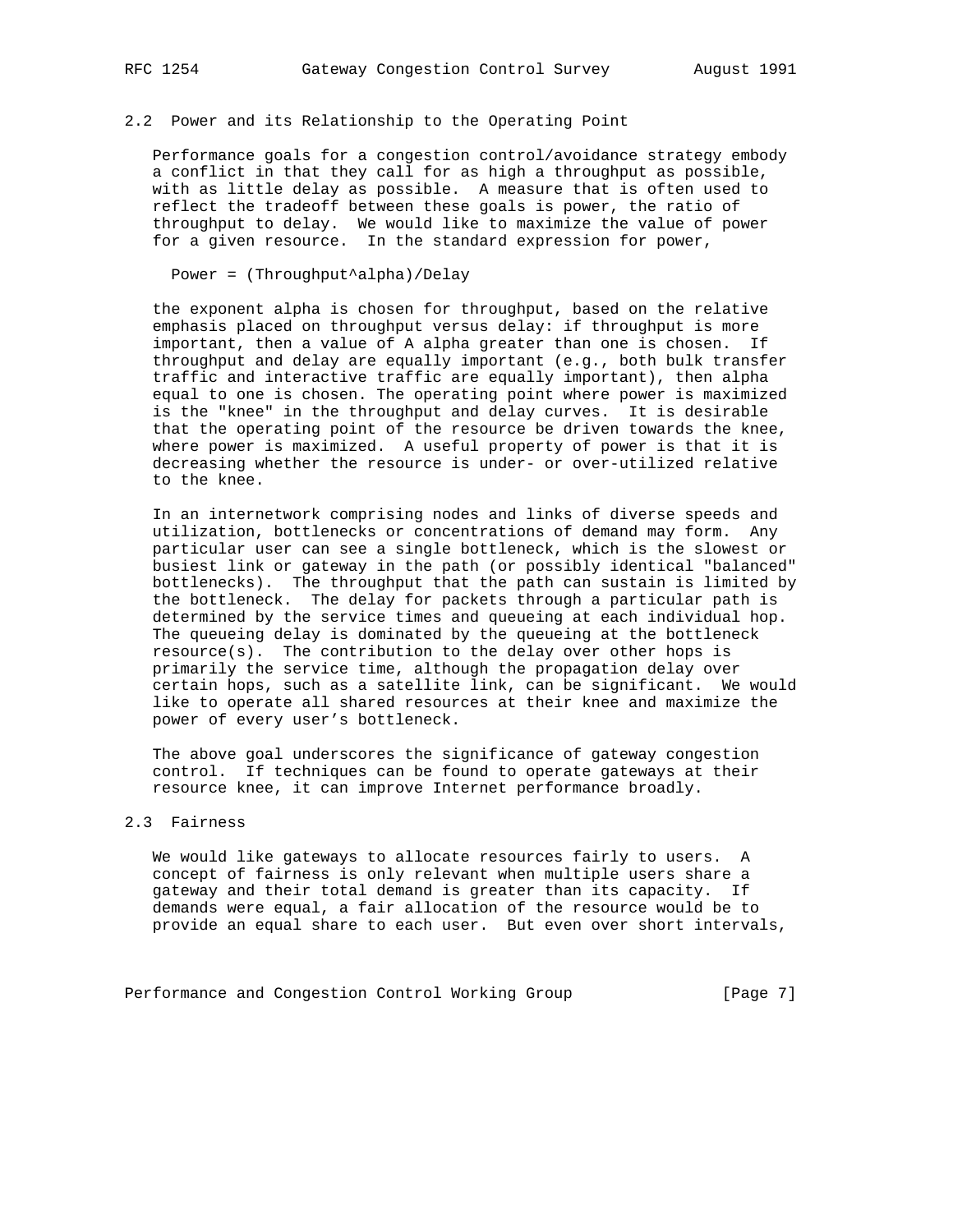demands are not equal. Identifying the fair share of the resource for the user becomes hard. Having identified it, it is desirable to allocate at least this fair share to each user. However, not all users may take advantage of this allocation. The unused capacity can be given to other users. The resulting final allocation is termed a maximally fair allocation. [RJC87] gives a quantitative method for comparing the allocation by a given policy to the maximally fair allocation.

 It is known that the Internet environment has heterogeneous transport entities, which do not follow the same congestion control policies (our definition of cooperating transports). Then, the controls given by a gateway may not affect all users and the congestion control policy may have unequal effects. Is "fairness" obtainable in such a heterogeneous community? In Fair Queueing, transport entities with differing congestion control policies can be insulated from each other and each given a set share of gateway bandwidth.

 It is important to realize that since Internet gateways cannot refuse new users, fairness in gateway congestion control can lead to all users receiving small (sub-divided) amounts of the gateway resources inadequate to meet their performance requirements. None of the policies described in this paper currently addresses this. Then, there may be policy reasons for unequal allocation of the gateway resources. This has been addressed by Bit-Round Fair Queueing.

#### 2.4 Network Management

 Network performance goals may be assessed by measurements in either the end-system or gateway frame of reference. Performance goals are often resource-centered and the measurement of the global performance of "the network," is not only difficult to measure but is also difficult to define. Resource-centered metrics are more easily obtained, and do not require synchronization. That resource-centered metrics are appropriate ones for use in optimization of power is shown by [Jaf81].

 It would be valuable for the goal of developing effective gateway congestion handling if Management Information Base (MIB) objects useful for evaluating gateway congestion were developed. The reflections on the control interval described above should be applied when network management applications are designed for this purpose. In particular, obtaining an instantaneous queue length from the managed gateway is not meaningful for the purposes of congestion management.

Performance and Congestion Control Working Group [Page 8]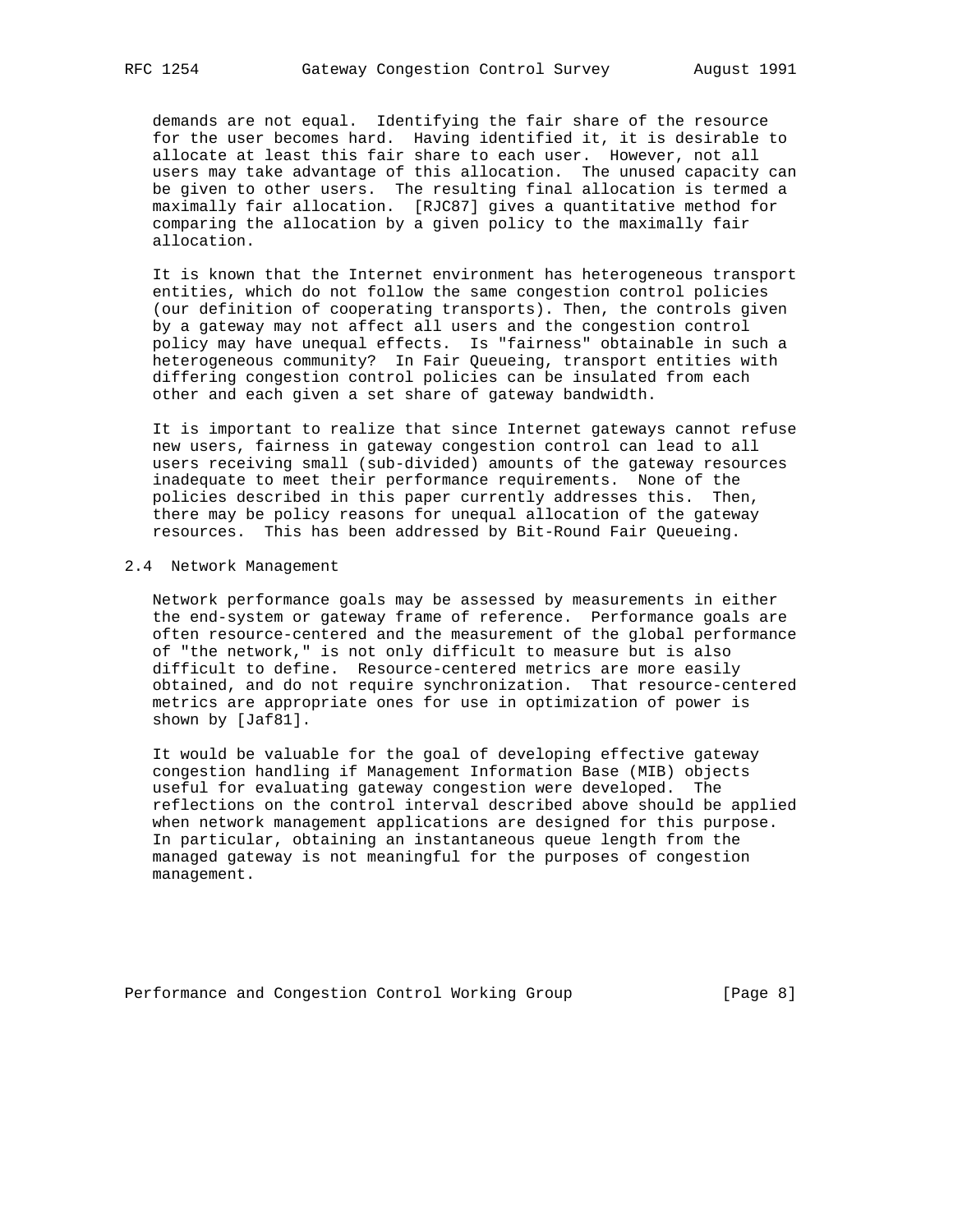# 3. Gateway Congestion Control Policies

 There have been proposed a handful of approaches to dealing with congestion in the gateway. Some of these are Source Quench, Random Drop, Congestion Indication, Selective Feedback Congestion Indication, Fair Queueing, and Bit-Round Fair Queueing. They differ in whether they use a control message, and indeed, whether they view control of the end-systems as necessary, but none of them in itself lowers the demand of users and consequent load on the network. End system policies that reduce demand in conjunction with gateway congestion control are described in Section 4.

#### 3.1 Source Quench

 The method of gateway congestion control currently used in the Internet is the Source Quench message of the RFC-792 [Pos81a] Internet Control Message Protocol (ICMP). When a gateway responds to congestion by dropping datagrams, it may send an ICMP Source Quench message to the source of the dropped datagram. This is a congestion recovery policy.

 The Gateway Requirements RFC, RFC-1009 [GREQ87], specifies that gateways should only send Source Quench messages with a limited frequency, to conserve CPU resources during the time of heavy load. We note that operating the gateway for long periods under such loaded conditions should be averted by a gateway congestion control policy. A revised Gateway Requirements RFC is being prepared by the IETF.

 Another significant drawback of the Source Quench policy is that its details are discretionary, or, alternatively, that the policy is really a family of varied policies. Major Internet gateway manufacturers have implemented a variety of source quench frequencies. It is impossible for the end-system user on receiving a Source Quench to be certain of the circumstances in which it was issued. This makes the needed end-system response problematic: is the Source Quench an indication of heavy congestion, approaching congestion, a burst causing massive overload, or a burst slightly exceeding reasonable load?

 To the extent that gateways drop the last arrived datagram on overload, Source Quench messages may be distributed unfairly. This is because the position at the end of the queue may be unfairly often occupied by the packets of low demand, intermittent users, since these do not send regular bursts of packets that can preempt most of the queue space.

 [Fin89] developed algorithms for when to issue Source Quench and for responding to it with a rate-reduction in the IP layer on the sending

Performance and Congestion Control Working Group [Page 9]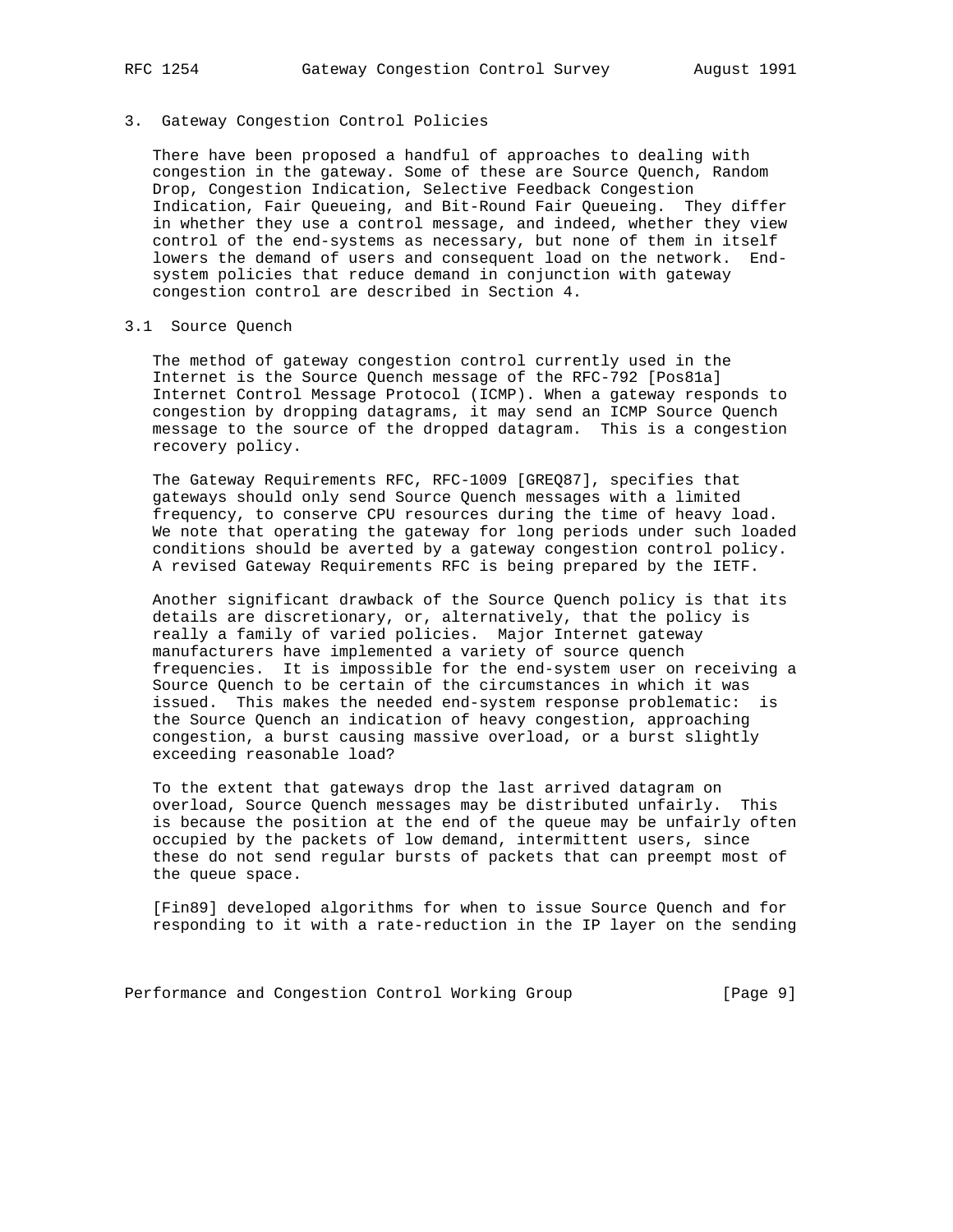host. The system controls end-to-end performance of connections in a manner similar to the congestion avoidance portion of Slow-start TCP [Jac88].

# 3.2 Random Drop

 Random Drop is a gateway congestion control policy intended to give feedback to users whose traffic congests the gateway by dropping packets on a statistical basis. The key to this policy is the hypothesis that a packet randomly selected from all incoming traffic will belong to a particular user with a probability proportional to the average rate of transmission of that user. Dropping a randomly selected packet results in users which generate much traffic having a greater number of packets dropped compared with those generating little traffic. The selection of packets to be dropped is completely uniform. Therefore, a user who generates traffic of an amount below the "fair share" (as defined in Section 2.3) may also experience a small amount of packet loss at a congested gateway. This character of uniformity is in fact a primary goal that Random Drop attempts to achieve.

 The other primary goal that Random Drop attempts to achieve is a theoretical overhead which is scaled to the number of shared resources in the gateway rather than the number of its users. If a gateway congestion algorithm has more computation the more users there are, this can lead to processing demands that are higher as congestion increases. Also the low-overhead goal of Random Drop addresses concerns about the scale of gateway processing that will be required in the mid-term Internet as gateways with fast processors and links are shared by very large active sets of users.

## 3.2.1 For Congestion Recovery

 Random Drop has been proposed as an improvement to packet dropping at the operating point where the gateway's packet buffers overflow. This is using Random Drop strictly as a congestion recovery mechanism.

 In Random Drop congestion recovery, instead of dropping the last packet to arrive at the queue, a packet is selected randomly from the queue. Measurements of an implementation of Random Drop Congestion Recovery [Man90] showed that a user with a low demand, due to a longer round-trip time path than other users of the gateway, had a higher drop rate with RDCR than without. The throughput accorded to users with the same round-trip time paths was nearly equal with RDCR as compared to without it. These results suggest that RDCR should be avoided unless it is used within a scheme that groups traffic more or less by round-trip time.

Performance and Congestion Control Working Group [Page 10]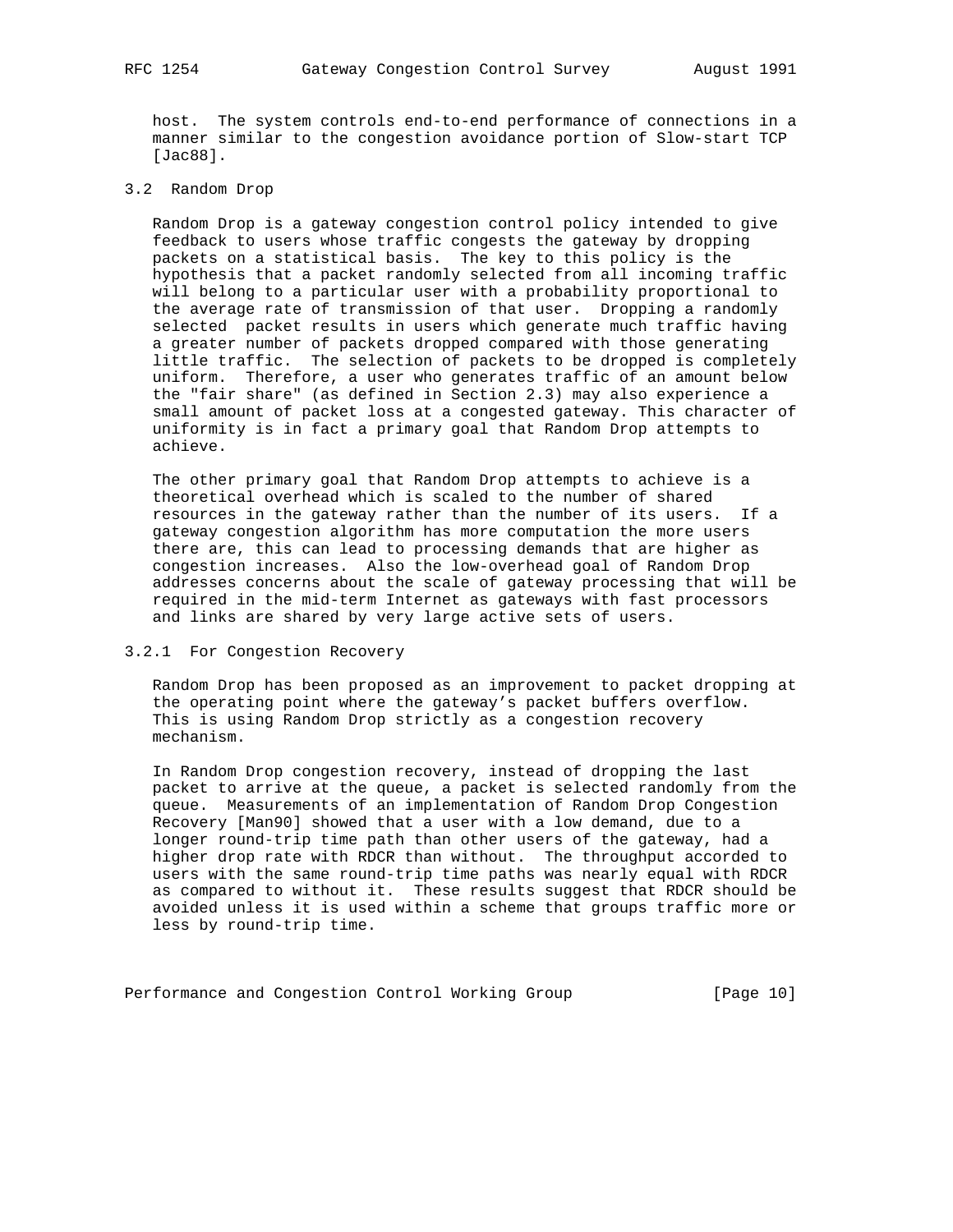### 3.2.2 For Congestion Avoidance

 Random Drop is also proposed as a congestion avoidance policy [Jac89]. The intent is to initiate dropping packets when the gateway is anticipated to become congested and remain so unless there is some control exercised. This implies selection of incoming packets to be randomly dropped at a rate derived from identifying the level of congestion at the gateway. The rate is the number of arrivals allowed between drops. It depends on the current operating point and the prediction of congestion.

 A part of the policy is to determine that congestion will soon occur and that the gateway is beginning to operate beyond the knee of the power curve. With a suitably chosen interval (Section 2.1), the number of packets from each individual user in a sample over that interval is proportional to each user's demand on the gateway. Then, dropping one or more random packets indicates to some user(s) the need to reduce the level of demand that is driving the gateway beyond the desired operating point. This is the goal that a policy of Random Drop for congestion avoidance attempts to achieve.

 There are several parameters to be determined for a Random Drop congestion avoidance policy. The first is an interval, in terms of number of packet arrivals, over which packets are dropped with uniform probability. For instance, in a sample implementation, if this interval spanned 2000 packet arrivals, and a suitable probability of drop was 0.001, then two random variables would be drawn in a uniform distribution in the range of 1 to 2,000. The values drawn would be used by counting to select the packets dropped at arrival. The second parameter is the value for the probability of drop. This parameter would be a function of an estimate of the number of users, their appropriate control intervals, and possibly the length of time that congestion has persisted. [Jac89] has suggested successively increasing the probability of drop when congestion persists over multiple control intervals. The motivation for increasing the packet drop probability is that the implicit estimate of the number of users and random selection of their packets to drop does not guarantee that all users have received enough signals to decrease demand. Increasing the probability of drop increases the probability that enough feedback is provided. Congestion detection is also needed in Random Drop congestion avoidance, and could be implemented in a variety of ways. The simplest is a static threshold, but dynamically averaged measures of demand or utilization are suggested.

 The packets dropped in Random Drop congestion avoidance would not be from the initial inputs to the gateway. We suggest that they would be selected only from packets destined for the resource which is

Performance and Congestion Control Working Group [Page 11]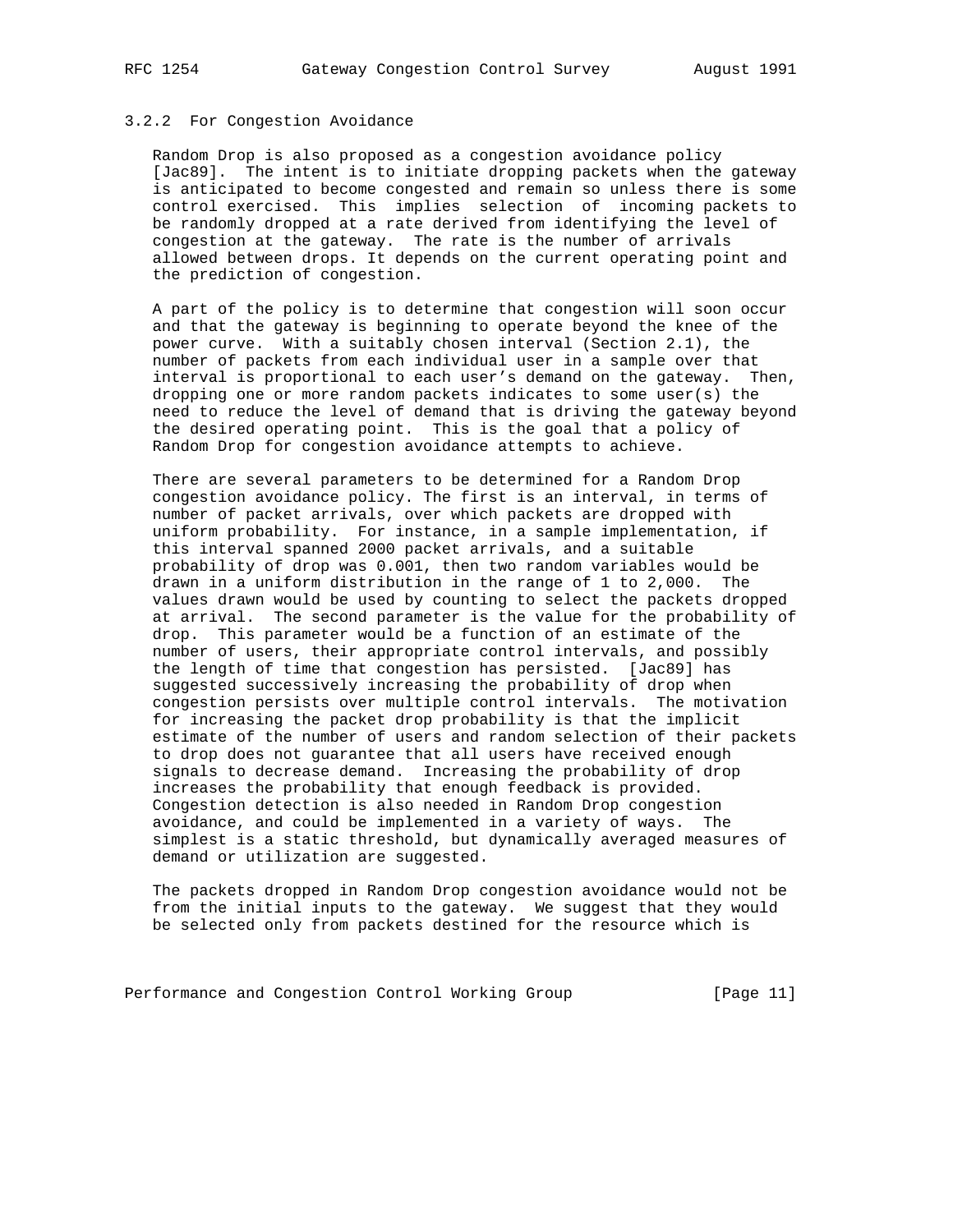predicted to be approaching congestion. For example, in the case of a gateway with multiple outbound links, access to each individual link is treated as a separate resource, the Random Drop policy is applied at each link independently. Random Drop congestion avoidance would provide uniform treatment of all cooperating transport users, even over individual patterns of traffic multiplexed within one user's stream. There is no aggregation of users.

 Simulation studies [Zha89], [Has90] have presented evidence that Random Drop is not fair across cooperating and non-cooperating transport users. A transport user whose sending policies included Go-Back-N retransmissions and did not include Slow-start received an excessive share of bandwidth from a simple implementation of Random Drop. The simultaneously active Slow-start users received unfairly low shares. Considering this, it can be seen that when users do not respond to control, over a prolonged period, the Random Drop congestion avoidance mechanism would have an increased probability of penalizing users with lower demand. Their packets dropped, these users exert the controls leading to their giving up bandwidth.

 Another problem can be seen to arise in Random Drop [She89] across users whose communication paths are of different lengths. If the path spans congested resources at multiple gateways, then the user's probability of receiving an unfair drop and subsequent control (if cooperating) is exponentially increased. This is a significant scaling problem.

 Unequal paths cause problems for other congestion avoidance policies as well. Selective Feedback Congestion Indication was devised to enhance Congestion Indication specifically because of the problem of unequal paths. In Fair Queueing by source-destination pairs, each path gets its own queue in all the gateways.

### 3.3 Congestion Indication

 The Congestion Indication policy is often referred to as the DEC Bit policy. It was developed at DEC [JRC87], originally for the Digital Network Architecture (DNA). It has also been specified for the congestion avoidance of the ISO protocols TP4 and CLNP [NIST88]. Like Source Quench, it uses explicit communications from the congested gateway to the user. However, to use the lowest possible network resources for indicating congestion, the information is communicated in a single bit, the Congestion Experienced Bit, set in the network header of the packets already being forwarded by a gateway. Based on the condition of this bit, the end-system user makes an adjustment to the sending window. In the NSP transport protocol of DECNET, the source makes an adjustment to its window; in the ISO transport protocol, TP4, the destination makes this

Performance and Congestion Control Working Group [Page 12]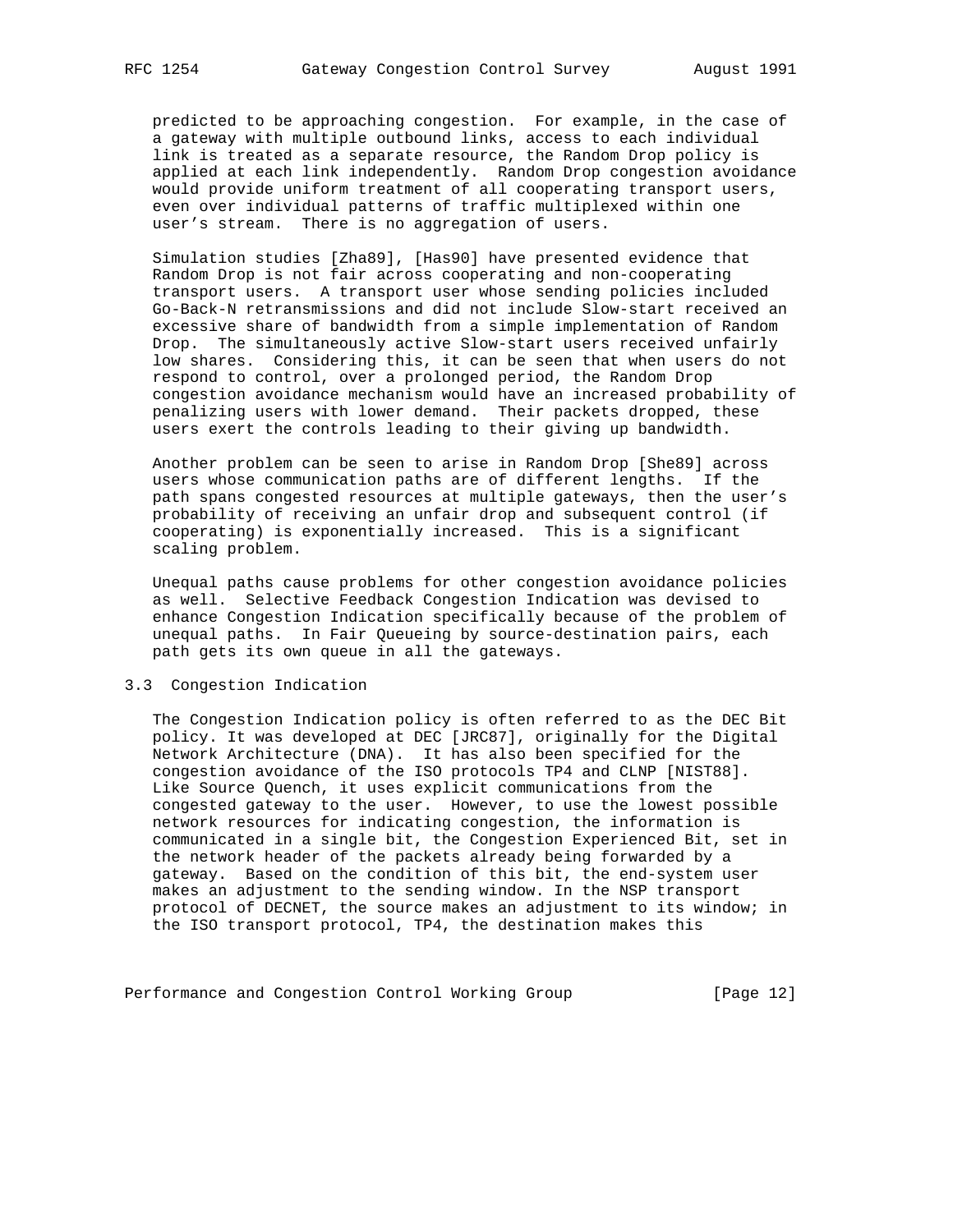adjustment in the window offered to the sender.

 This policy attempts to avoid congestion by setting the bit whenever the average queue length over the previous queue regeneration cycle plus part of the current cycle is one or more. The feedback is determined independently at each resource.

## 3.4 Selective Feedback Congestion Indication

 The simple Congestion Indication policy works based upon the total demand on the gateway. The total number of users or the fact that only a few of the users might be causing congestion is not considered. For fairness, only those users who are sending more than their fair share should be asked to reduce their load, while others could attempt to increase where possible. In Selective Feedback Congestion Indication, the Congestion Experienced Bit is used to carry out this goal.

 Selective Feedback works by keeping a count of the number of packets sent by different users since the beginning of the queue averaging interval. This is equivalent to monitoring their throughputs. Based on the total throughput, a fair share for each user is determined and the congestion bit is set, when congestion approaches, for the users whose demand is higher than their fair share. If the gateway is operating below the throughput-delay knee, congestion indications are not set.

 A min-max algorithm used to determine the fair share of capacity and other details of this policy are described in [RJC87]. One parameter to be computed is the capacity of each resource to be divided among the users. This metric depends on the distribution of inter-arrival times and packet sizes of the users. Attempting to determine these in real time in the gateway is unacceptable. The capacity is instead estimated from on the throughput seen when the gateway is operating in congestion, as indicated by the average queue length. In congestion (above the knee), the service rate of the gateway limits its throughput. Multiplying the throughput obtained at this operating point by a capacity factor (between 0.5 and 0.9) to adjust for the distributions yields an acceptable capacity estimate in simulations.

 Selective Feedback Congestion Indication takes as input a vector of the number of packets sent by each source-destination pair of end systems. Other alternatives include 1) destination address, 2) input/output link, and 3) transport connection (source/destination addresses and ports).

These alternatives give different granularities for fairness. In the

Performance and Congestion Control Working Group [Page 13]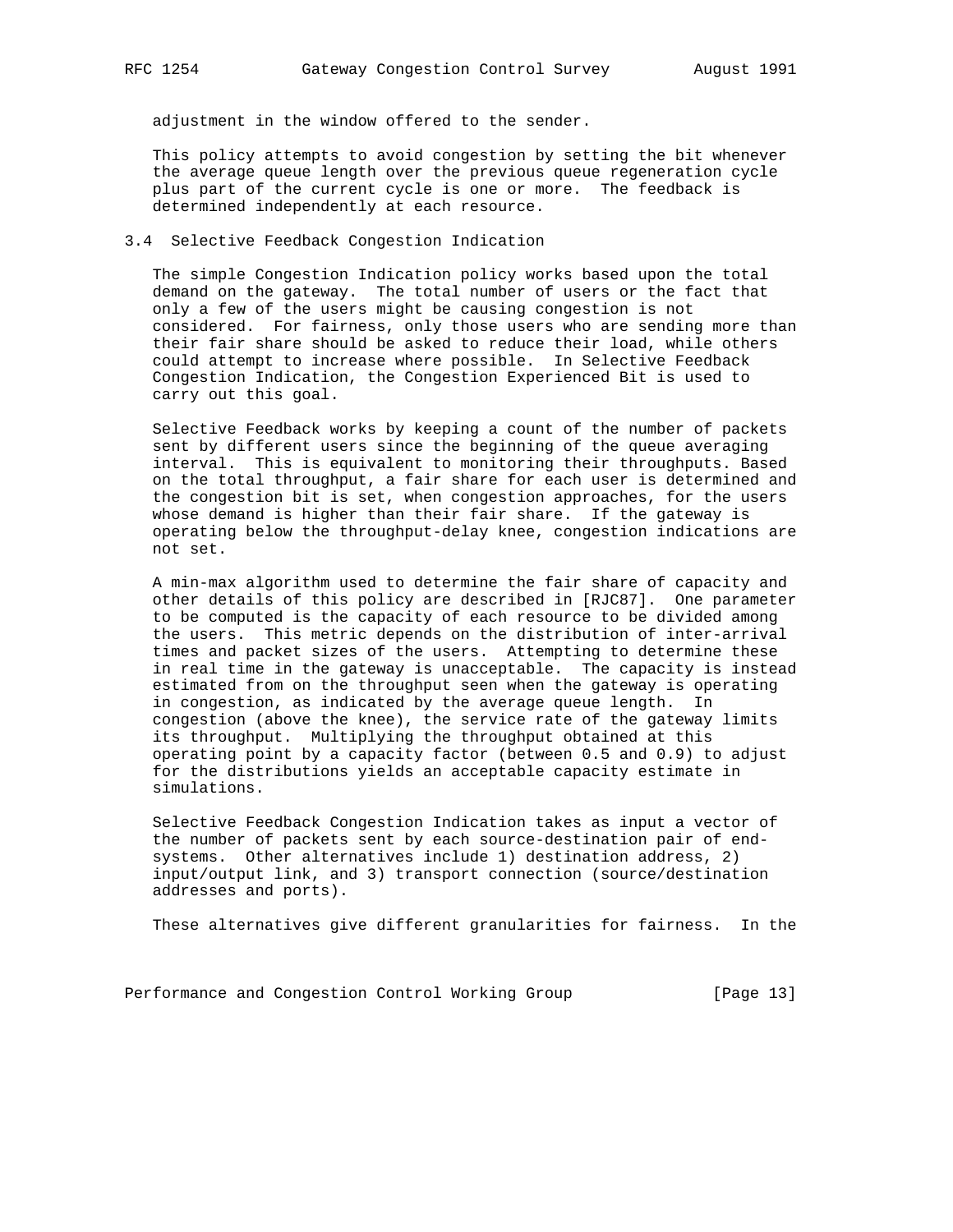case where paths are the same or round-trip times of users are close together, throughputs are equalized similarly by basing the selective feedback on source or destination address. In fact, if the RTTs are close enough, the simple congestion indication policy would result in a fair allocation. Counts based on source/destination pairs ensure that paths with different lengths and network conditions get a fair throughput at the individual gateways. Counting packets based on link pairs has a low overhead, but may result in unfairness to users whose demand is below the fair share and are using a long path. Counts based on transport layer connection identifiers, if this information was available to Internet gateways, would make good distinctions, since the differences of demand of different applications and instances of applications would be separately monitored.

 Problems with Selective Feedback Congestion Indication include that the gateway has significant processing to do. With the feasible choice of aggregation at the gateway, unfairness across users within the group is likely. For example, an interactive connection aggregated with one or more bulk transfer connections will receive congestion indications though its own use of the gateway resources is very low.

## 3.5 Fair Queueing

 Fair Queueing is the policy of maintaining separate gateway output queues for individual end-systems by source-destination pair. In the policy as proposed by [Nag85], the gateway's processing and link resources are distributed to the end-systems on a round-robin basis. On congestion, packets are dropped from the longest queue. This policy leads to equal allocations of resources to each source destination pair. A source-destination pair that demands more than a fair share simply increases its own queueing delay and congestion drops.

## 3.5.1 Bit-Round Fair Queueing

 An enhancement of Nagle Fair Queueing, the Bit-Round Fair Queuing algorithm described and simulated by [DKS89] addresses several shortcomings of Nagle's scheme. It computes the order of service to packets using their lengths, with a technique that emulates a bit by-bit round-robin discipline, so that long packets do not get an advantage over short ones. Otherwise the round-robin would be unfair, for example, giving more bandwidth to hosts whose traffic is mainly long packets than to hosts sourcing short packets.

 The aggregation of users of a source-destination pair by Fair Queueing has the property of grouping the users whose round-trips are

Performance and Congestion Control Working Group [Page 14]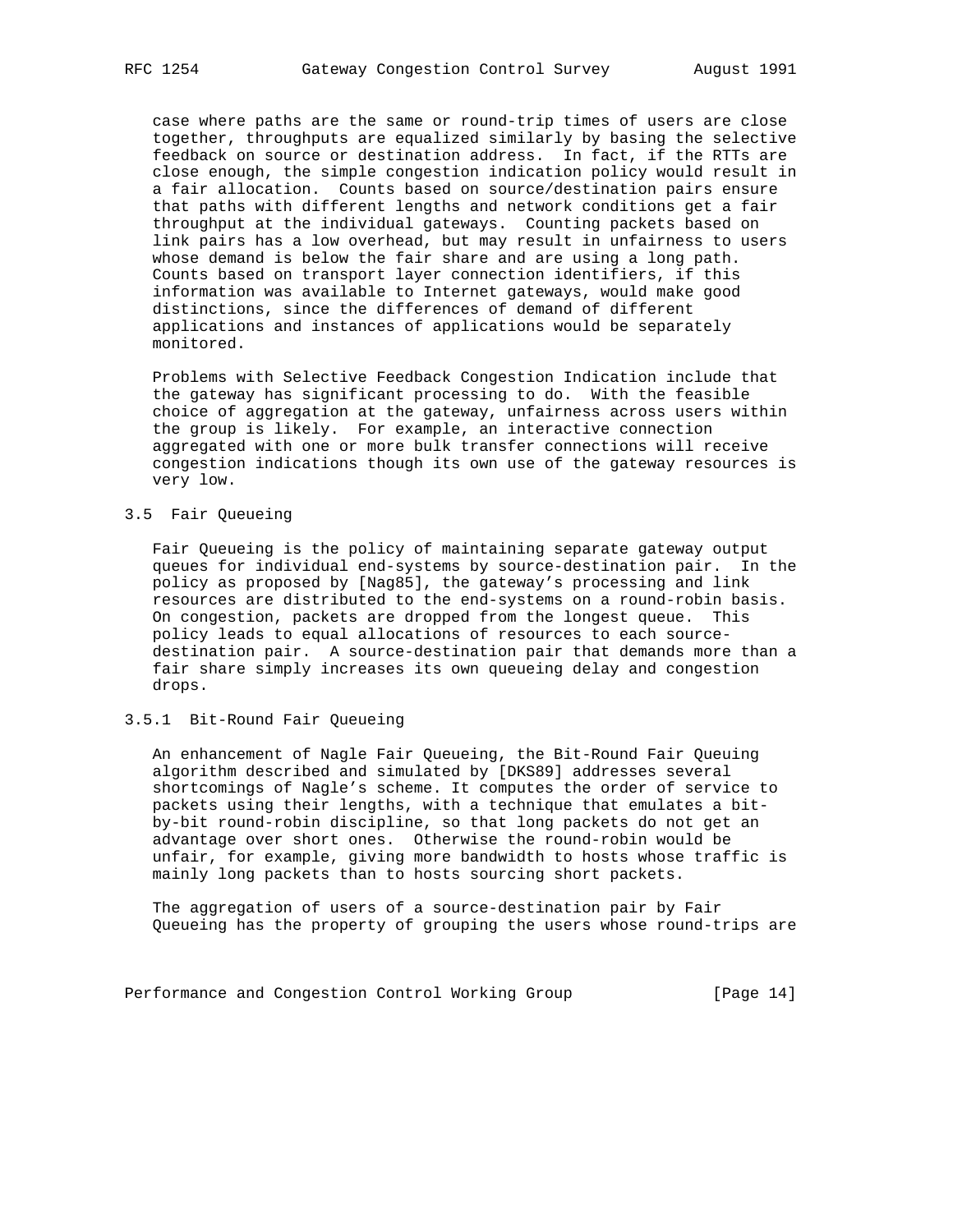similar. This may be one reason that the combination of Bit-Round Fair Queueing with Congestion Indication had particularly good simulated performance in [DKS89].

 The aggregation of users has the expected drawbacks, as well. A TELNET user in a queue with an FTP user does not get delay benefits; and host pairs with high volume of connections get treated the same as a host pair with small number of connections and as a result gets unfair services.

 A problem can be mentioned about Fair Queueing, though it is related to implementation, and perhaps not properly part of a policy discussion. This is a concern that the resources (processing) used for determining where to queue incoming packets would themselves be subject to congestion, but not to the benefits of the Fair Queuing discipline. In a situation where the gateway processor was not adequate to the demands on it, the gateway would need an alternative policy for congestion control of the queue awaiting processing. Clever implementation can probably find an efficient way to route packets to the queues they belong in before other input processing is done, so that processing resources can be controlled, too. There is in addition, the concern that bit-by-bit round FQ requires non-FCFS queueing even within the same source destination pairs to allow for fairness to different connections between these end systems.

 Another potential concern about Fair Queueing is whether it can scale up to gateways with very large source-destination populations. For example, the state in a Fair Queueing implementation scales with the number of active end-to-end paths, which will be high in backbone gateways.

## 3.5.2 Stochastic Fairness Queuing

 Stochastic Fairness Queueing (SFQ) has been suggested as a technique [McK90] to address the implementation issues relating to Fair Queueing. The first overhead that is reduced is that of looking up the source-destination address pair in an incoming packet and determining which queue that packet will have to be placed in. SFQ does not require as many memory accesses as Fair Queueing to place the packet in the appropriate queue. SFQ is thus claimed to be more amenable to implementation for high-speed networks [McK90].

 SFQ uses a simple hash function to map from the source-destination address pair to a fixed set of queues. Since the assignment of an address pair to a queue is probabilistic, there is the likelihood of multiple address pairs colliding and mapping to the same queue. This would potentially degrade the additional fairness that is gained with Fairness Queueing. If two or more address pairs collide, they would

Performance and Congestion Control Working Group [Page 15]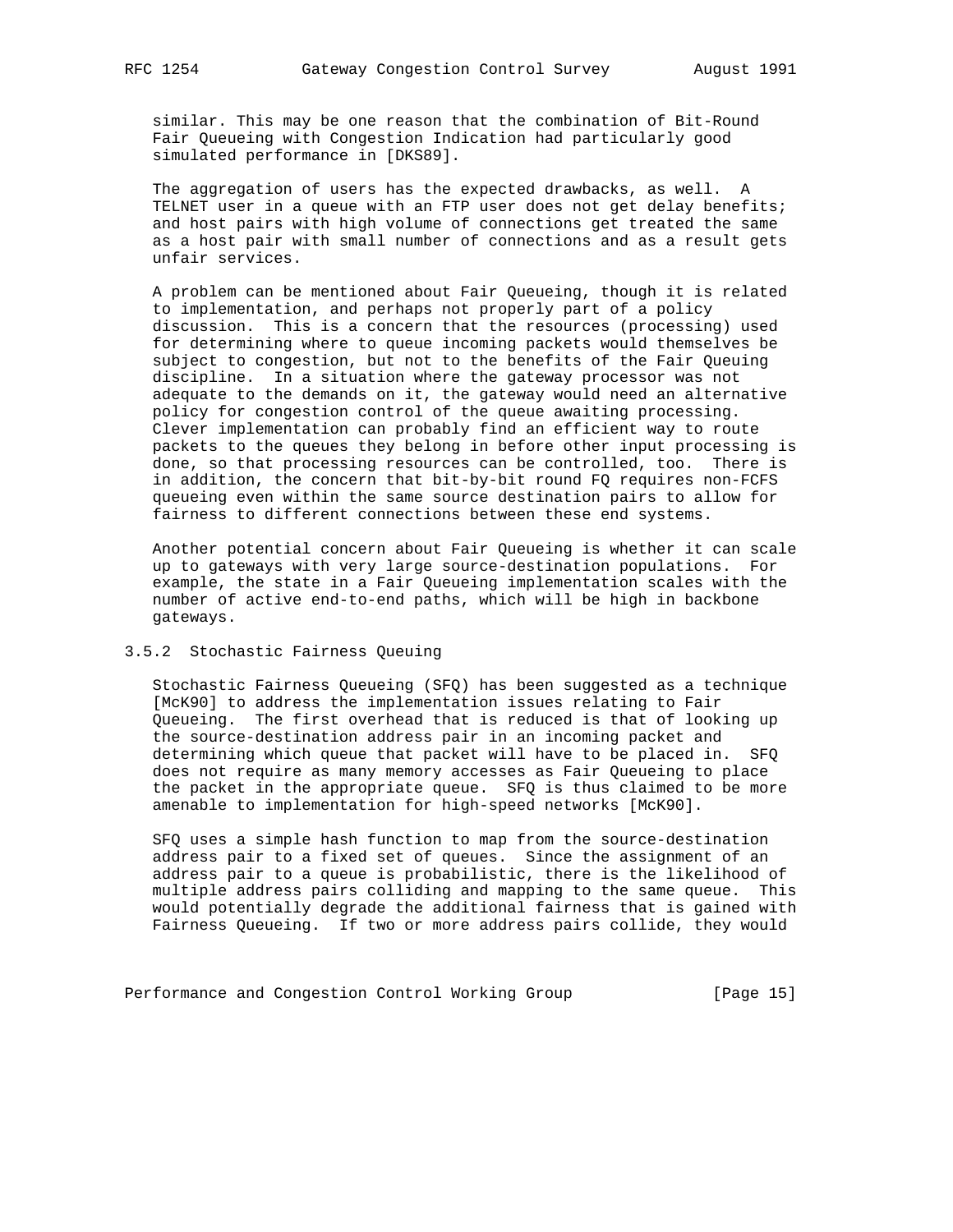continue to do so. To deal with the situation when such a collision occurs, SFQ periodically perturbs the hash function so that these address pairs will be unlikely to collide subsequently.

 The price paid for achieving this implementation efficiency is that SFQ requires a potentially large number of queues (we must note however, that these queues may be organized orthogonally from the buffers in which packets are stored. The buffers themselves may be drawn from a common pool, and buffers in each queue organized as a linked list pointed to from each queue header). For example, [McK90] indicates that to get good, consistent performance, we may need to have up to 5 to 10 times the number of active source-destination pairs. In a typical gateway, this may require around 1000 to 2000 queues.

 [McK90] reports simulation results with SFQ. The particular hash function that is studied is using the HDLC's cyclic redundancy check (CRC). The hash function is perturbed by multiplying each byte by a sequence number in the range 1 to 255 before applying the CRC. The metric considered is the standard deviation of the number of packets output per source-destination pair. A perfectly fair policy would have a standard deviation of zero and an unfair policy would have a large standard deviation. In the example studied (which has up to 20 source-destination (s-d) pairs going through a single overloaded gateway), SFQ with 1280 queues (i.e., 64 times the number of source destination pairs), approaches about 3 times the standard deviation of Fairness Queueing. This must be compared to a FCFS queueing discipline having a standard deviation which is almost 175 times the standard deviation of Fairness Queueing.

 It is conjectured in [McK90] that a good value for the interval in between perturbations of the hash function appears to be in the area between twice the queue flush time of the stochastic fairness queue and one-tenth the average conversation time between a source destination pair.

 SFQ also may alleviate the anticipated scaling problems that may be an issue with Fair Queueing by not strictly requiring the number of queues equal to the possible source-destination pairs that may be presenting a load on a particular gateway. However, SFQ achieves this property by trading off some of the fairness for implementation efficiency.

 [McK90] examines alternative strategies for implementation of Fair Queueing and SFQ and estimates their complexity on common hardware platforms (e.g., a Motorola 68020). It is suggested that mapping an IP address pair may require around 24 instructions per packet for Fair Queueing in the best case; in contrast SFQ requires 10

Performance and Congestion Control Working Group [Page 16]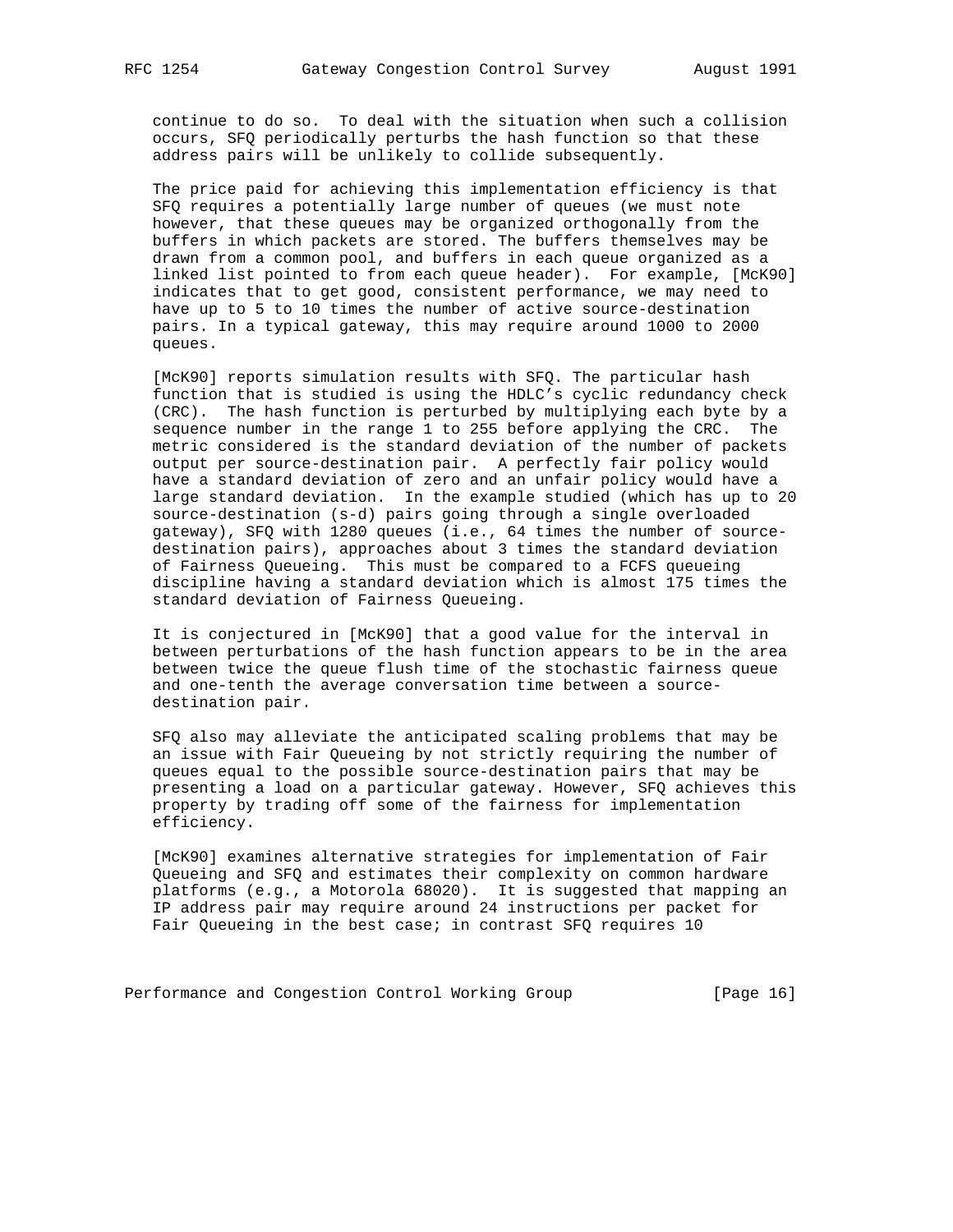instructions in the worst case. The primary source of this gain is that SFQ avoids a comparison of the s-d address pair on the packet to the identity of the queue header. The relative benefit of SFQ over Fair Queueing is anticipated to be greater when the addresses are longer.

 SFQ offers promising implemenatation benefits. However, the price to be paid in terms of having a significantly larger number of queues (and the consequent data structures and their management) than the number of s-d pairs placing a load on the gateway is a concern. SFQ is also attractive in that it may be used in concert with the DEC-bit scheme for Selective Feedback Congestion Indication to provide fairness as well as congestion avoidance.

4. END-SYSTEM CONGESTION CONTROL POLICIES

 Ideally in gateway congestion control, the end-system transport entities adjust (decrease) their demand in response to control exerted by the gateway. Schemes have been put in practice for transport entities to adjust their demand dynamically in response to congestion feedback. To accomplish this, in general, they call for the user to gradually increase demand until information is received that the load on the gateway is too high. In response to this information, the user decreases load, then begins an exploratory increases again. This cycle is repeated continuously, with the goal that the total demand will oscillate around the optimal level.

 We have already noted that a Slow-start connection may give up considerable bandwidth when sharing a gateway with aggressive transport entities. There is currently no way to enforce that end systems use a congestion avoidance policy, though the Host Requirements RFC [HR89] has defined Slow-start as mandatory for TCP. This adverse effect on Slow-start connections is mitigated by the Fair Queueing policy. Our conclusions discuss further the coexistence of different end-system strategies.

 This section briefly presents two fielded transport congestion control and avoidance schemes, Slow-start and End-System Congestion Indication, and the responses by means of which they cooperate with gateway policies. They both use the control paradigm described above. Slow-start, as mentioned in Section 1, was developed by [Jac88], and widely fielded in the BSD TCP implementation. End system Congestion Indication was developed by [JRC87]. It is fielded in DEC's Digital Network Architecture, and has been specified as well for ISO TP4 [NIST88].

 Both Slow-start and End-system Congestion Indication view the relationship between users and gateways as a control system. They

Performance and Congestion Control Working Group [Page 17]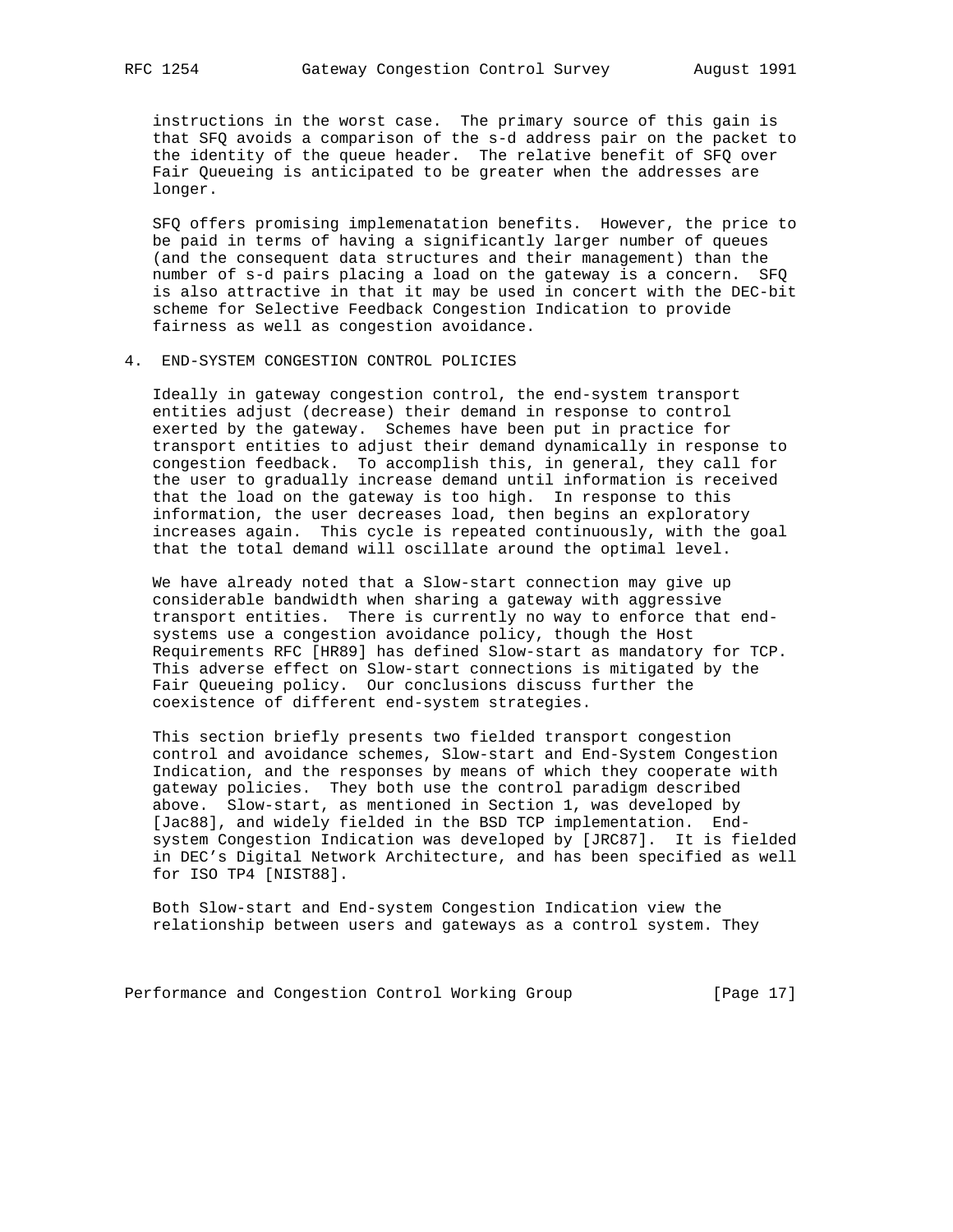have feedback and control components, the latter further broken down into a procedure bringing a new connection to equilibrium, and a procedure to maintain demand at the proper level. They make use of policies for increasing and decreasing the transport sender's window size. These require the sender to follow a set of self-restraining rules which dynamically adjust the send window whenever congestion is sensed.

 A predecessor of these, CUTE, developed by [Jai86], introduced the use of retransmission timeouts as congestion feedback. The Slow start scheme was also designed to use timeouts in the same way. The End-System policies for Congestion Indication use the Congestion Experienced Bit delivered in the network header as the primary feedback, but retransmission timeouts also provoke an end-system congestion response.

 In reliable transport protocols like TCP and TP4, the retransmission timer must do its best to satisfy two conflicting goals. On one hand, the timer must rapidly detect lost packets. And, on the other hand, the timer must minimize false alarms. Since the retransmit timer is used as a congestion signal in these end-system policies, it is all the more important that timeouts reliably correspond to packet drops. One important rule for retransmission is to avoid bad sampling in the measurements that will be used in estimating the round-trip delay. [KP87] describes techniques to ensure accurate sampling. The Host Requirements RFC [HR89] makes these techniques mandatory for TCP.

 The utilization of a resource can be defined as the ratio of its average arrival rate to its mean service rate. This metric varies between 0 and 1.0. In a state of congestion, one or more resources (link, gateway buffer, gateway CPU) has a utilization approaching 1.0. The average delay (round trip time) and its variance approach infinity. Therefore, as the utilization of a network increases, it becomes increasingly important to take into account the variance of the round trip time in estimating it for the retransmission timeout.

 The TCP retransmission timer is based on an estimate of the round trip time. [Jac88] calls the round trip time estimator the single most important feature of any protocol implementation that expects to survive a heavy load. The retransmit timeout procedure in RFC-793 [Pos81b] includes a fixed parameter, beta, to account for the variance in the delay. An estimate of round trip time using the suggested values for beta is valid for a network which is at most 30% utilized. Thus, the RFC-793 retransmission timeout estimator will fail under heavy congestion, causing unnecessary retransmissions that add to the load, and making congestive loss detection impossible.

Slow-start TCP uses the mean deviation as an estimate of the variance

Performance and Congestion Control Working Group [Page 18]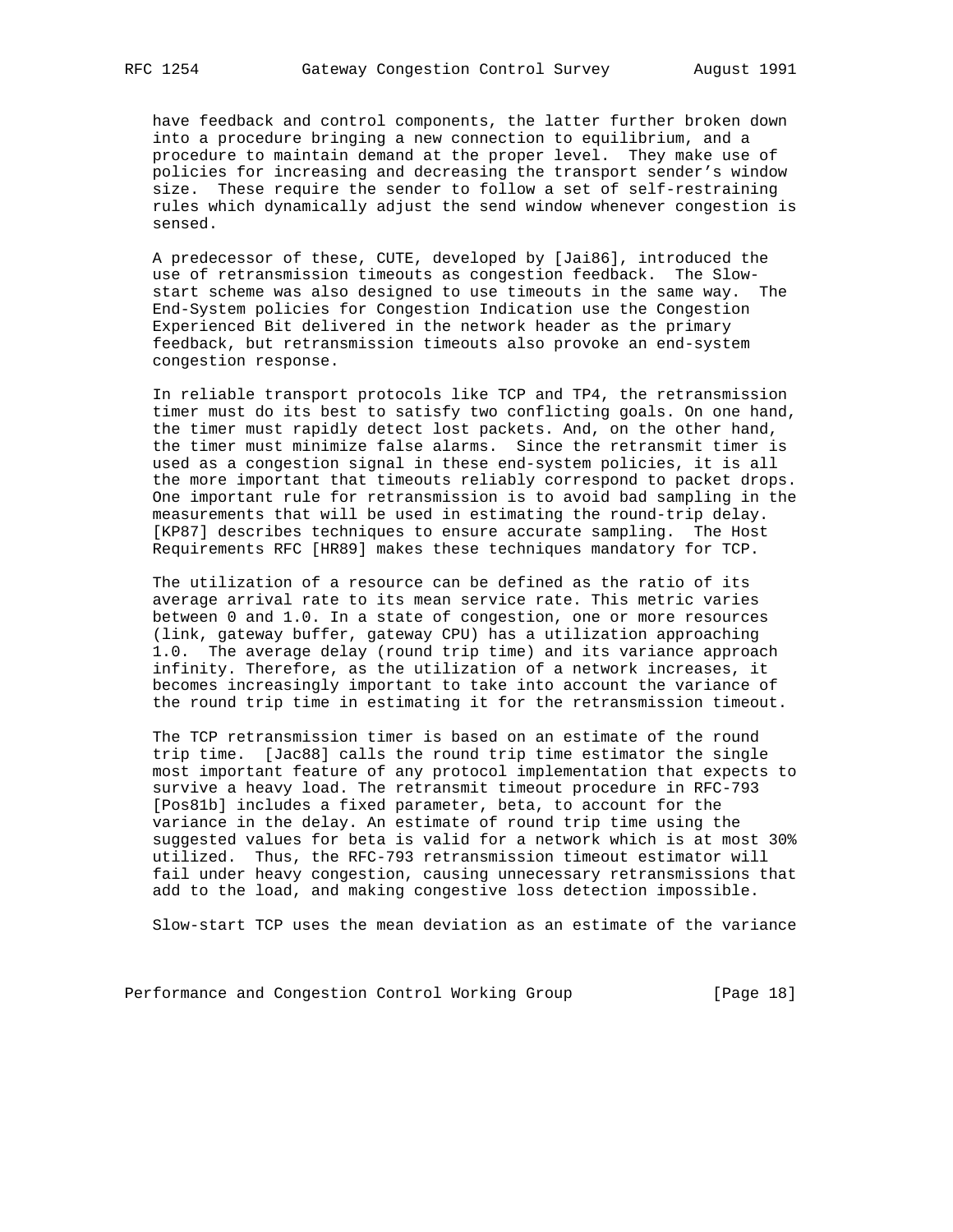to improve the estimate. As a rough view of what happens with the Slow-start retransmission calculation, delays can change by approximately two standard deviations without the timer going off in a false alarm. The same method of estimation may be applicable to TP4. The procedure is:

> Error = Measured - Estimated Estimated = Estimated + Gain\_1 \* Error Deviation = Deviation + Gain\_2 \* ( $|Error|$  - Deviation) Timeout = Estimated + 2  $*$  Deviation

Where: Gain\_1, Gain\_2 are gain factors.

#### 4.1 Response to No Policy in Gateway

 Since packets must be dropped during congestion because of the finite buffer space, feedback of congestion to the users exists even when there is no gateway congestion policy. Dropping the packets is an attempt to recover from congestion, though it needs to be noted that congestion collapse is not prevented by packet drops if end-systems accelerate their sending rate in these conditions. The accurate detection of congestive loss by all retransmission timers in the end-systems is extremely important for gateway congestion recovery.

4.2 Response to Source Quench

 Given that a Source Quench message has ambiguous meaning, but usually is issued for congestion recovery, the response of Slow-start to a Source Quench is to return to the beginning of the cycle of increase. This is an early response, since the Source Quench on overflow will also lead to a retransmission timeout later.

4.3 Response to Random Drop

 The end-system's view of Random Drop is the same as its view of loss caused by overflow at the gateway. This is a drawback of the use of packet drops as congestion feedback for congestion avoidance: the decrease policy on congestion feedback cannot be made more drastic for overflows than for the drops the gateway does for congestion avoidance. Slow-start responds rapidly to gateway feedback. In a case where the users are cooperating (all Slow-start), a desired outcome would be that this responsiveness would lead quickly to a decreased probability of drop. There would be, as an ideal, a self adjusting overall amount of control.

Performance and Congestion Control Working Group [Page 19]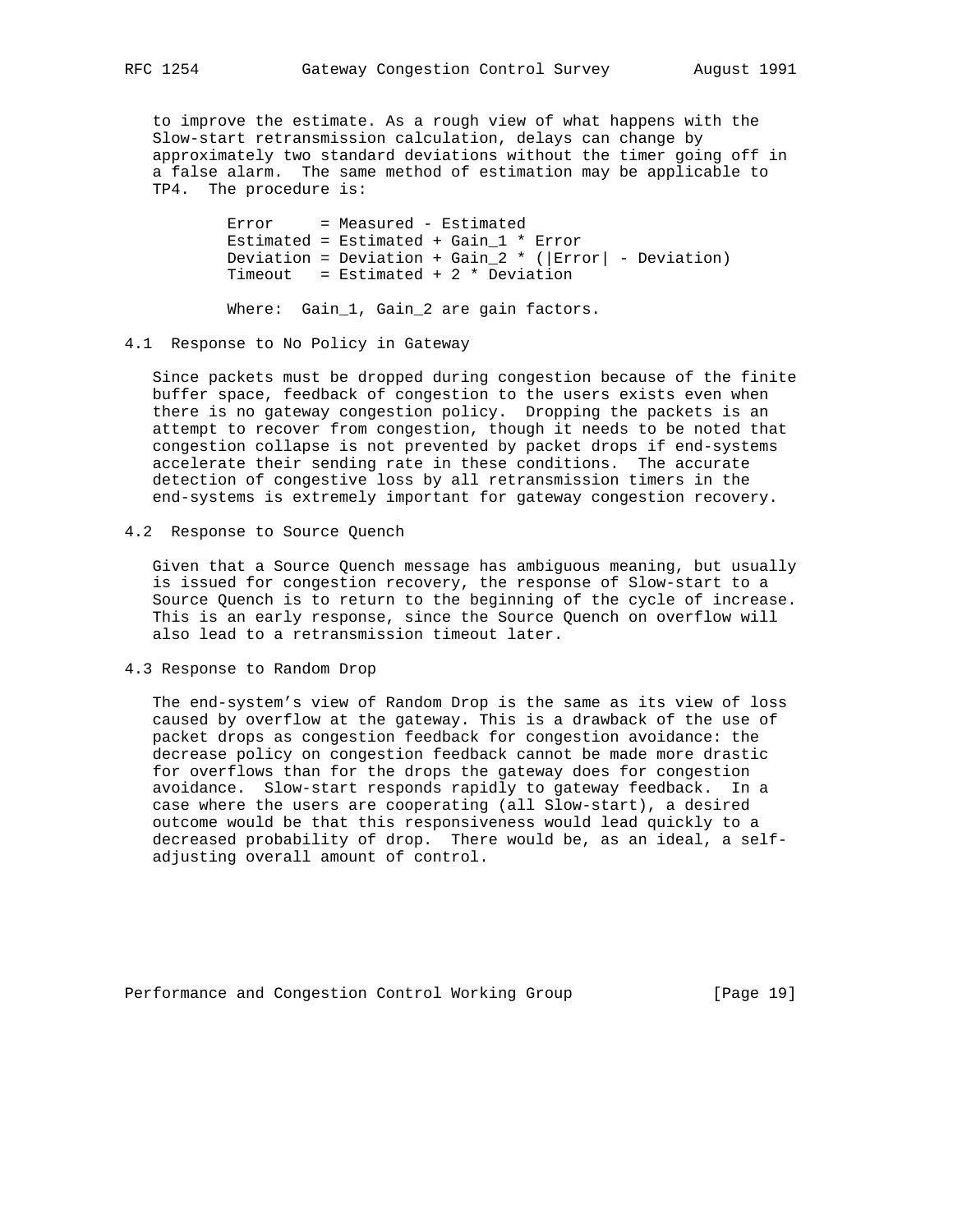#### 4.4 Response to Congestion Indication

 Since the Congestion Indication mechanism attempts to keep gateways uncongested, cooperating end-system congestion control policies need not reduce demand as much as with other gateway policies. The difference between the Slow-start response to packet drops and the End-System Congestion Indication response to Congestion Experienced Bits is primarily in the decrease policy. Slow-start decreases the window to one packet on a retransmission timeout. End-System Congestion Indication decreases the window by a fraction (for instance, to 7/8 of the original value), when the Congestion Experienced Bit is set in half of the packets in a sample spanning two round-trip times (two windows full).

## 4.5 Response to Fair Queuing

 A Fair Queueing policy may issue control indications, as in the simulated Bit-Round Fair Queueing with DEC Bit, or it may depend only on the passive effects of the queueing. When the passive control is the main effect (perhaps because most users are not responsive to control indications), the behavior of retransmission timers will be very important. If retransmitting users send more packets in response to increases in their delay and drops, Fair Queueing will be prone to degraded performance, though collapse (zero throughput for all users) may be prevented for a longer period of time.

## 5. Conclusions

 The impact of users with excessive demand is a driving force as proposed gateway policies come closer to implementation. Random Drop and Congestion Indication can be fair only if the transport entities sharing the gateway are all cooperative and reduce demand as needed. Within some portions of the Internet, good behavior of end-systems eventually may be enforced through administration. But for various reasons, we can expect non-cooperating transports to be a persistent population in the Internet. Congestion avoidance mechanisms will not be deployed all at once, even if they are adopted as standards. Without enforcement, or even with penalties for excessive demand, some end-systems will never implement congestion avoidance mechanisms.

 Since it is outside the context of any of the gateway policies, we will mention here a suggestion for a relatively small-scale response to users which implement especially aggressive policies. This has been made experimentally by [Jac89]. It would implement a low priority queue, to which the majority of traffic is not routed. The candidate traffic to be queued there would be identified by a cache of recent recipients of whatever control indications the gateway

Performance and Congestion Control Working Group [Page 20]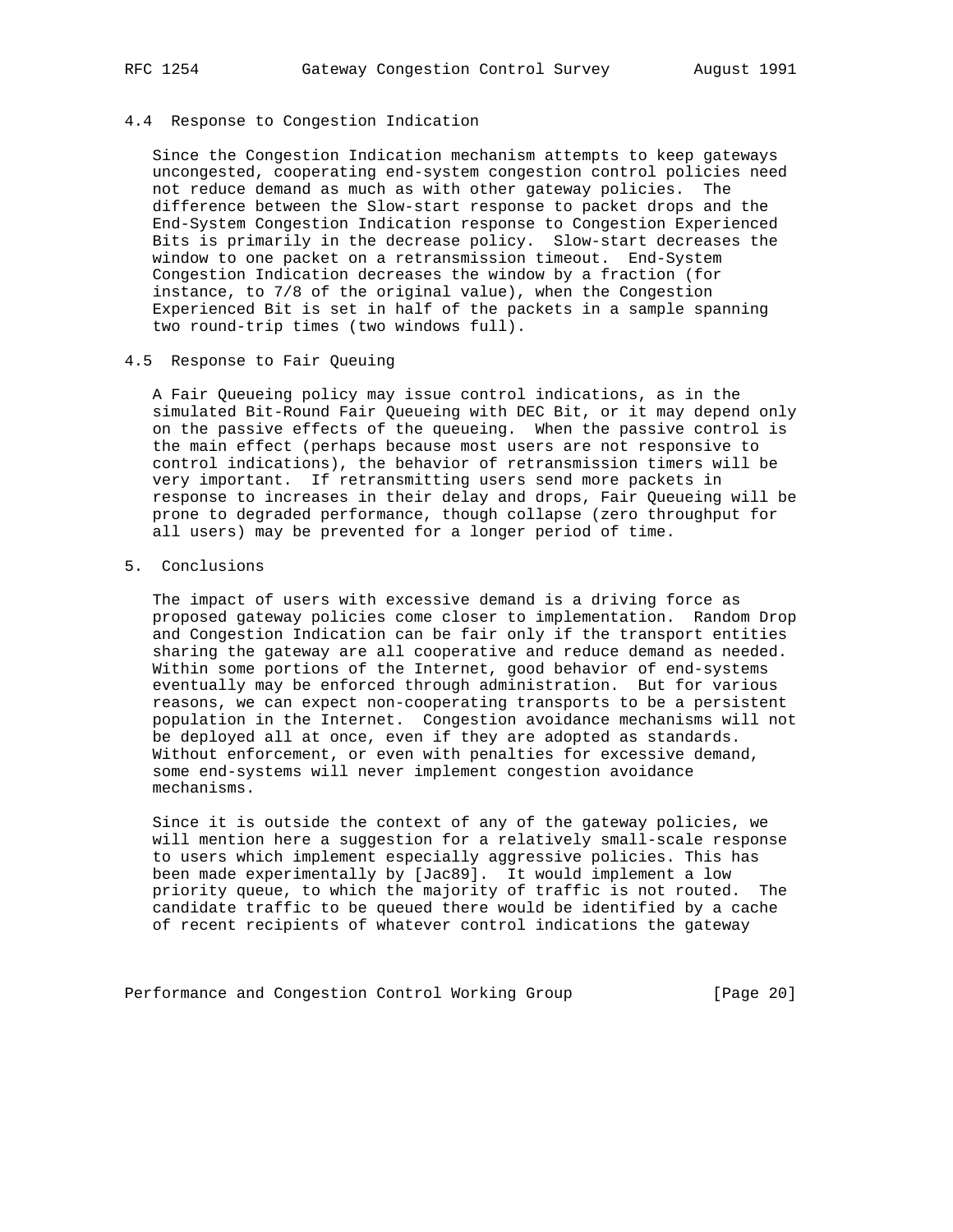policy makes. Remaining in the cache over multiple control intervals is the criterion for being routed to the low priority queue. In approaching or established congestion, the bandwidth given to the low-service queue is decreased.

 The goal of end-system cooperation itself has been questioned. As [She89] points out, it is difficult to define. A TCP implementation that retransmits before it determines that has been loss indicated and in a Go-Back-N manner is clearly non-cooperating. On the other hand, a transport entity with selective acknowledgement may demand more from the gateways than TCP, even while responding to congestion in a cooperative way.

 Fair Queueing maintains its control of allocations regardless of the end-system congestion avoidance policies. [Nag85] and [DKS89] argue that the extra delays and congestion drops that result from misbehavior could work to enforce good end-system policies. Are the rewards and penalties less sharply defined when one or more misbehaving systems cause the whole gateway's performance to be less? While the tax on all users imposed by the "over-users" is much less than in gateways with other policies, how can it be made sufficiently low?

 In the sections on Selective Feedback Congestion Indication and Bit- Round Fair Queueing we have pointed out that more needs to be done on two particular fronts:

How can increased computational overhead be avoided?

 The allocation of resources to source-destination pairs is, in many scenarios, unfair to individual users. Bit-Round Fair Queueing offers a potential administrative remedy, but even if it is applied, how should the unequal allocations be propagated through multiple gateways?

The first question has been taken up by [McK90].

 Since Selective Feedback Congestion Indication (or Congestion Indication used with Fair Queueing) uses a network bit, its use in the Internet requires protocol support; the transition of some portions of the Internet to OSI protocols may make such a change attractive in the future. The interactions between heterogeneous congestion control policies in the Internet will need to be explored.

 The goals of Random Drop Congestion Avoidance are presented in this survey, but without any claim that the problems of this policy can be solved. These goals themselves, of uniform, dynamic treatment of users (streams/flows), of low overhead, and of good scaling

Performance and Congestion Control Working Group [Page 21]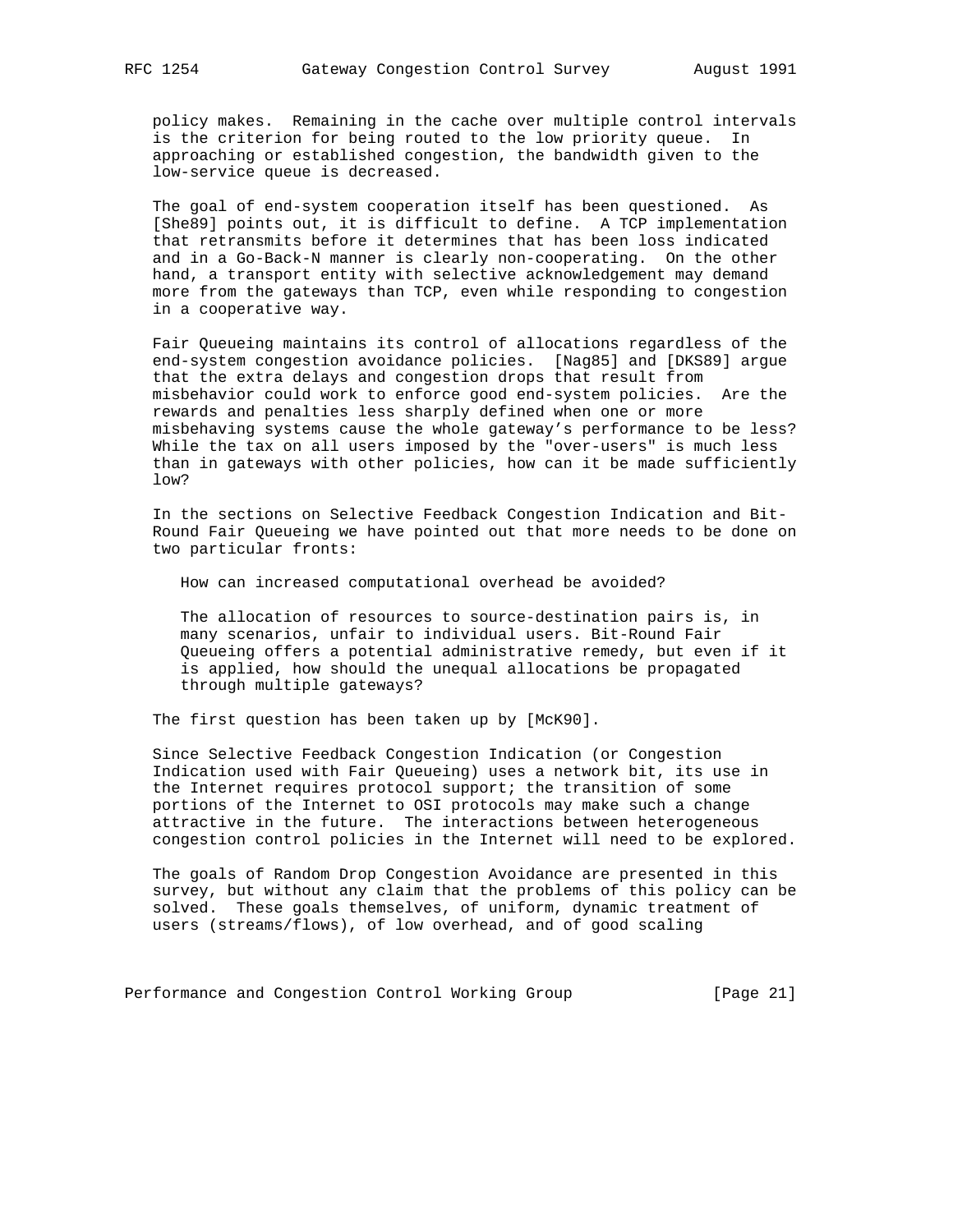characteristics in large and loaded networks, are significant.

Appendix: Congestion and Connection-oriented Subnets

 This section presents a recommendation for gateway implementation in an areas that unavoidably interacts with gateway congestion control, the impact of connection-oriented subnets, such as those based on X.25.

 The need to manage a connection oriented service (X.25) in order to transport datagram traffic (IP) can cause problems for gateway congestion control. Being a pure datagram protocol, IP provides no information delimiting when a pair of IP entities need to establish a session between themselves. The solution involves compromise among delay, cost, and resources. Delay is introduced by call establishment when a new X.25 SVC (Switched Virtual Circuit) needs to be established, and also by queueing delays for the physical line. Cost includes any charges by the X.25 network service provider. Besides the resources most gateways have (CPU, memory, links), a maximum supported or permitted number of virtual circuits may be in contest.

 SVCs are established on demand when an IP packet needs to be sent and there is no SVC established or pending establishment to the destination IP entity. Optionally, when cost considerations, and sufficient numbers of unused virtual circuits allow, redundant SVCs may be established between the same pair of IP entities. Redundant SVCs can have the effect of improving performance when coping with large end-to-end delay, small maximum packet sizes and small maximum packet windows. It is generally preferred though, to negotiate large packet sizes and packet windows on a single SVC. Redundant SVCs must especially be discouraged when virtual circuit resources are small compared with the number of destination IP entities among the active users of the gateway.

 SVCs are closed after some period of inactivity indicates that communication may have been suspended between the IP entities. This timeout is significant in the operation of the interface. Setting the value too low can result in closing of the SVC even though the traffic has not stopped. This results in potentially large delays for the packets which reopen the SVC and may also incur charges associated with SVC calls. Also, clearing of SVCs is, by definition, nongraceful. If an SVC is closed before the last packets are acknowledged, there is no guarantee of delivery. Packet losses are introduced by this destructive close independent of gateway traffic and congestion.

When a new circuit is needed and all available circuits are currently

Performance and Congestion Control Working Group [Page 22]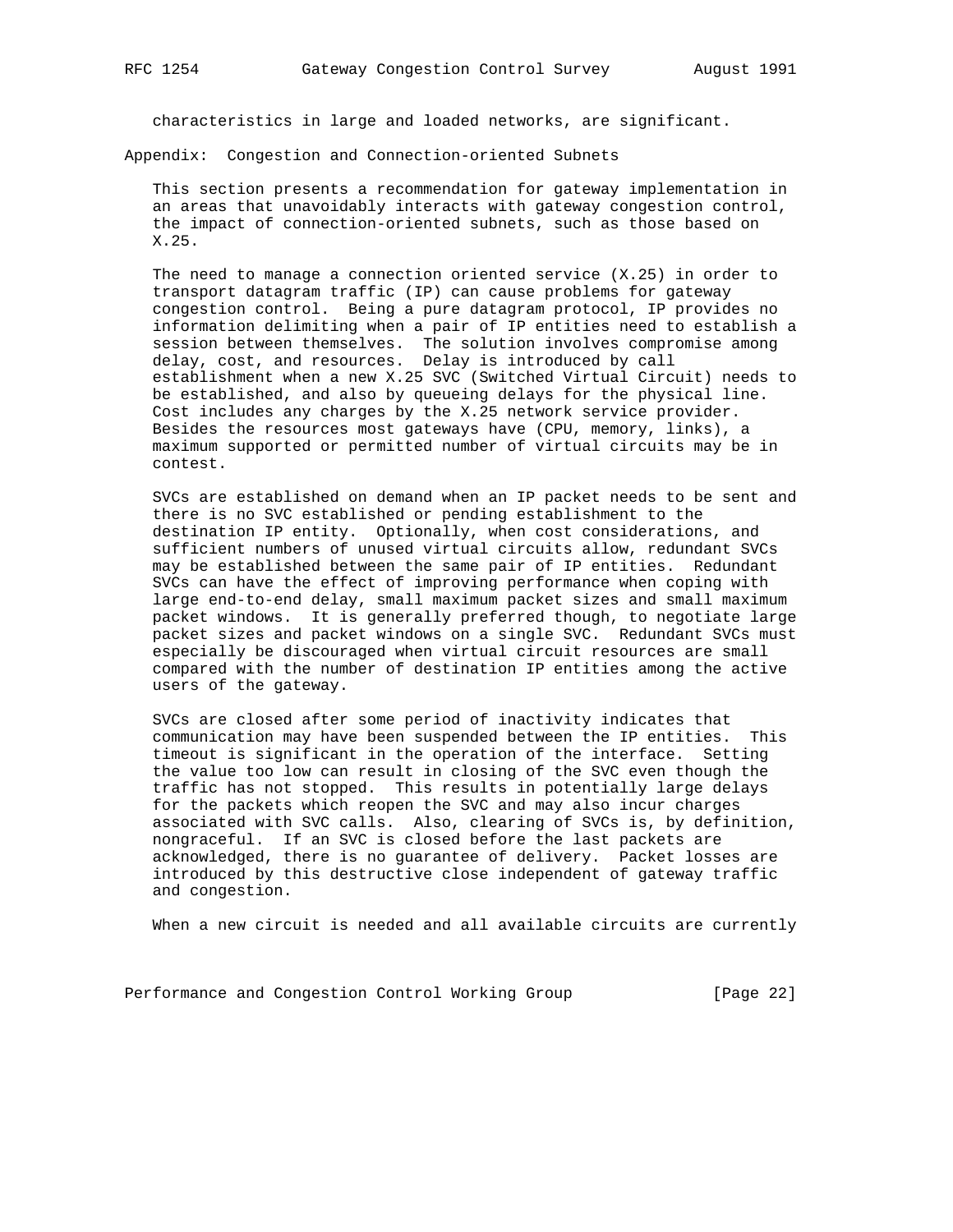in use, there is a temptation to pick one to close (possibly using some Least Recently Used criterion). But if connectivity demands are larger than available circuit resources, this strategy can lead to a type of thrashing where circuits are constantly being closed and reopened. In the worst case, a circuit is opened, a single packet sent and the circuit closed (without a guarantee of packet delivery). To counteract this, each circuit should be allowed to remain open a minimum amount of time.

 One possible SVC strategy is to dynamically change the time a circuit will be allowed to remain open based on the number of circuits in use. Three administratively controlled variables are used, a minimum time, a maximum time and an adaptation factor in seconds per available circuit. In this scheme, a circuit is closed after it has been idle for a time period equal to the minimum plus the adaptation factor times the number of available circuits, limited by the maximum time. By administratively adjusting these variables, one has considerable flexibility in adjusting the SVC utilization to meet the needs of a specific gateway.

#### Acknowledgements

 This paper is the outcome of discussions in the Performance and Congestion Control Working Group between April 1988 and July 1989. Both PCC WG and plenary IETF members gave us helpful reviews of earlier drafts. Several of the ideas described here were contributed by the members of the PCC WG. The Appendix was written by Art Berggreen. We are particularly thankful also to Van Jacobson, Scott Shenker, Bruce Schofield, Paul McKenney, Matt Mathis, Geof Stone, and Lixia Zhang for participation and reviews.

#### References

 [DKS89] Demers, A., Keshav, S., and S. Shenker, "Analysis and Simulation of a Fair Queueing Algorithm", Proceedings of SIGCOMM '89.

 [Fin89] Finn, G., "A Connectionless Congestion Control Algorithm", Computer Communications Review, Vol. 19, No. 5, October 1989.

 [Gar87] Gardner, M., "BBN Report on the ARPANET", Proceedings of the McLean IETF, SRI-NIC IETF-87/3P, July 1987.

 [GREQ87] Braden R., and J. Postel, "Requirements for Internet Gateways", RFC 1009, USC/Information Sciences Institute, June 1987.

 [HREQ89] Braden R., Editor, "Requirements for Internet Hosts -- Communications Layers", RFC 1122, Internet Engineering Task Force, October 1989.

Performance and Congestion Control Working Group [Page 23]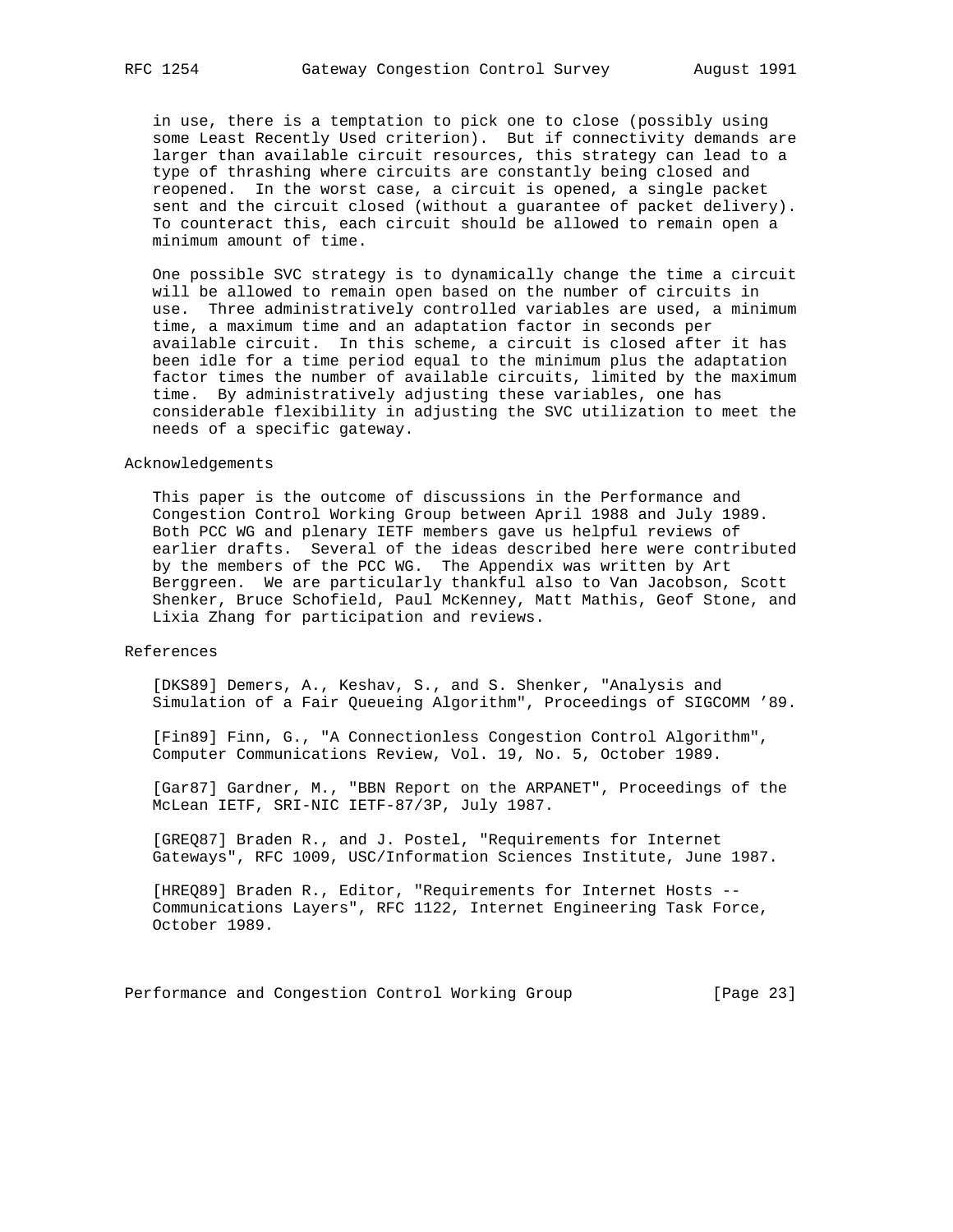[Has90] Hashem, E., "Random Drop Congestion Control", M.S. Thesis, Massachusetts Institute of Technology, Department of Computer Science, 1990.

 [Jac88] Jacobson, V., "Congestion Avoidance and Control", Proceedings of SIGCOMM '88.

 [Jac89] Jacobson, V., "Presentations to the IETF Performance and Congestion Control Working Group".

 [Jaf81] Jaffe, J., "Bottleneck Flow Control", IEEE Transactions on Communications, COM-29(7), July, 1981.

 [Jai86] Jain, R., "A Timeout-based Congestion Control Scheme for Window Flow-controlled Networks", IEEE Journal on Selected Areas in Communications, SAC-4(7), October 1986.

 [JRC87] Jain, R., Ramakrishnan, K., and D. Chiu, "Congestion Avoidance in Computer Networks With a Connectionless Network Layer", Technical Report DEC-TR-506, Digital Equipment Corporation.

 [Kle79] Kleinrock, L., "Power and Deterministic Rules of Thumb for Probabilistic Problems in Computer Communications", Proceedings of the ICC '79.

 [KP87] Karn, P., and C. Partridge, "Improving Round Trip Estimates in Reliable Transport Protocols", Proceedings of SIGCOMM '87.

 [Man90] Mankin, A., "Random Drop Congestion Control", Proceedings of SIGCOMM '90.

 [McK90] McKenney, P., "Stochastic Fairness Queueing", Proceedings of INFOCOM '90.

 [Nag84] Nagle, J., "Congestion Control in IP/TCP Internetworks", RFC 896, FACC Palo Alto, 6 January 1984.

 [Nag85] Nagle, J., "On Packet Switches With Infinite Storage", RFC 970, FACC Palo Alto, December 1985.

 [NIST88] NIST, "Stable Implementation Agreements for OSI Protocols, Version 2, Edition 1", National Institute of Standards and Technology Special Publication 500-162, December 1988.

 [Pos81a] Postel, J., "Internet Control Message Protocol - DARPA Internet Program Protocol Specification", RFC-792, USC/Information Sciences Institute, September 1981.

Performance and Congestion Control Working Group [Page 24]